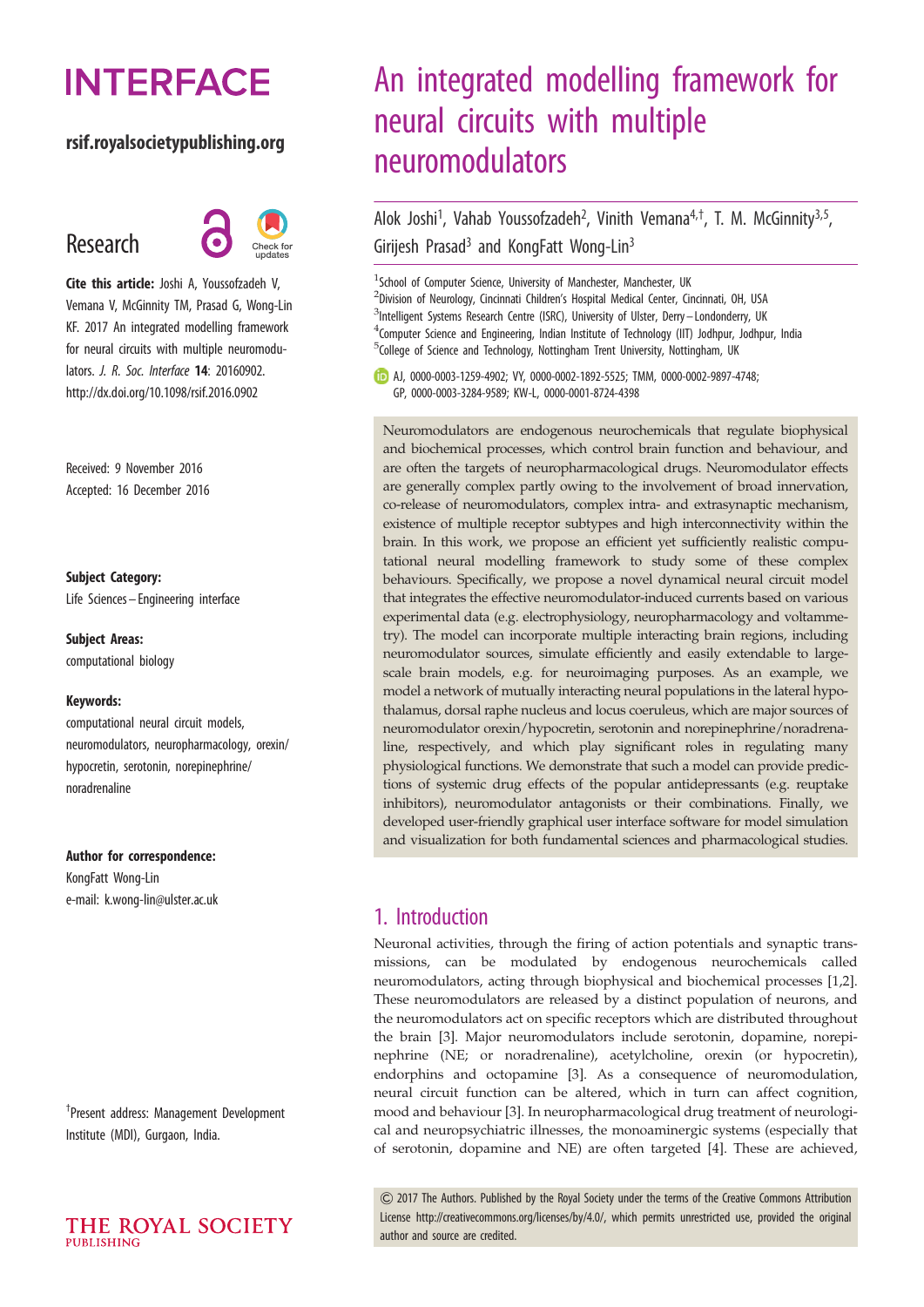2

for example, by altering the affinity of the associated receptors that influences the release and reuptake mechanism of the monoaminergic systems [\[5,6\]](#page-10-0). As neuromodulators can also influence the biophysical properties of the neurons and synapses via multiple receptors with differential affinities, the complexity level in a neuronal circuit function can be substantial [\[7,8\]](#page-10-0). Experimental work often focuses on a specific brain region or system (e.g. certain receptor subtype) or employs a specific experimental methodology specific to the single level of biological organization (e.g. whole-cell recording at the neuronal level or voltammetric recording at specific brain region). Thus, it is difficult to reconcile their systemic implications.

Sufficiently realistic computational neural models can help us to integrate various data types from different studies, and can also generate testable predictions. However, modelling the detailed biophysical effects of neuromodulators can be complex and computationally costly [\[9](#page-10-0)-[11\]](#page-10-0). In particular, neuromodulation often involves intracellular signalling processes at the pre-synaptic and post-synaptic sites, and can subsequently affect neuronal firing activities [\[12](#page-10-0),[13\]](#page-10-0). Hence, such computational models that incorporate these biological processes can be time-consuming to develop, and with the multiple model parameters and equations, computationally intensive to evaluate while posing a considerable challenge in scalability.

In this work, we propose a novel neural circuit modelling framework to circumvent such difficulties. To develop a scalable model, we make use of neural population-averaged activity (mean-field like) or firing-rate-type models that describe how the neural population activities depend on the averaged effective neuromodulator-induced currents. The latter are determined by neuromodulators' concentration levels and the corresponding receptor affinities. Compared with other more abstract population-averaged firing-rate-type models [[14](#page-10-0)–[17](#page-10-0)], our model parameters describing the input–output functions and temporal dynamics are informed and constrained by data integrated from a variety of experiments, which include electrophysiology, neuropharmacology, radioimmunoassay, voltammetry and microdialysis.

We discuss such modelling approach in the context of developing and simulating a neural circuit model interconnected among the dorsal raphe nucleus (DRN), locus coeruleus (LC) and lateral hypothalamus areas (LHA), which are major sources of the important neuromodulators serotonin (5-HT), NE and orexin, respectively. The motivations for selecting these brain systems to model are that they are important in regulating physiological functions especially in arousal, are known to interact mutually with each other, and are the targets of several drugs [[13,18](#page-10-0)–[21](#page-11-0)]. In particular, the neuropeptide Ox is known to play an important role in energy homeostasis, food intake and appetite regulation, neuroendocrine functions and sleep –wake regulation [\[22](#page-11-0) –[24\]](#page-11-0). The monoamine NE is suggested to be responsible for numerous functions, including stress response, attention, emotion, motivation, decision-making, learning, memory and regulation of sleep (e.g. REM) [[25](#page-11-0)–[30](#page-11-0)], whereas the monoamine 5-HT can affect several physiological functions that include eating behaviour, emotion, and sleep regulation [[31](#page-11-0)–[33](#page-11-0)]. Abnormal 5-HT or NE levels are implicated in mood disorders and anxiety [[18,](#page-10-0)[34\]](#page-11-0).

The overlapping roles of these neuromodulators are not surprising, given their mutual interconnectivity, and any targeted



Figure 1. LHA, DRN and LC interactions. Arrows: effective excitatory connections between any two areas; circles: inhibitory connections. Different colours denote different brain areas and their respective connection types and the targeted areas  $[27-31,35]$  $[27-31,35]$  $[27-31,35]$ .

neurons could themselves be sources of neuromodulators (figure 1). We have also purposefully selected the Ox system as a case study to demonstrate how we can model a neural system that may not be well characterized (when compared with NE).

A comprehensive, biologically faithful, yet efficient computational model at the neural circuit level would enable us to conveniently evaluate, account and predict, at a systems level, important measurable variables such as the concentration levels of the neuromodulators, the neural population firing rate activities, the effects of individual or combined drugs (e.g. reuptake inhibitors or antagonists) and their interdependencies.

The organization of the rest of the paper is as follows. We first describe the general modelling framework. Then, as an example, we demonstrate the steps in modelling three mutually interacting brain regions and discuss the simulation results including drug effects. Next, we describe our user-friendly software for simulating and visualizing the behaviour of such models. Finally, we summarize the results and discuss the implications of this study.

## 2. Results

## 2.1. An integrated modelling framework

To develop a biologically compatible neural circuit model would require knowledge of electrophysiological properties of the composing neurons in a specific brain region, and the nature of the interactions among themselves and with other neuronal groups. This can include neurons which themselves release neuromodulators. Modelling the release-and-reuptake/decay dynamics of the extracellular concentrations of the neuromodulators would require information inferred from in vivo voltammetry or microdialysis studies at the targeted sites under neuronal stimulation. We would also need to know how the variation in neuromodulator concentration can in turn affect neural firing rate activities via neuromodulator-induced currents, hence requiring knowledge of firing rate –neuromodulator concentration or firing rate–current relationships [\(figure 2\)](#page-2-0). These neuromodulatorinduced currents typically involve relatively slow metabotropic G-protein-coupled receptor (GPCR) types, e.g. G-protein-coupled inwardly rectifying potassium (GIRK) or transient receptor potential (TRP) type cation currents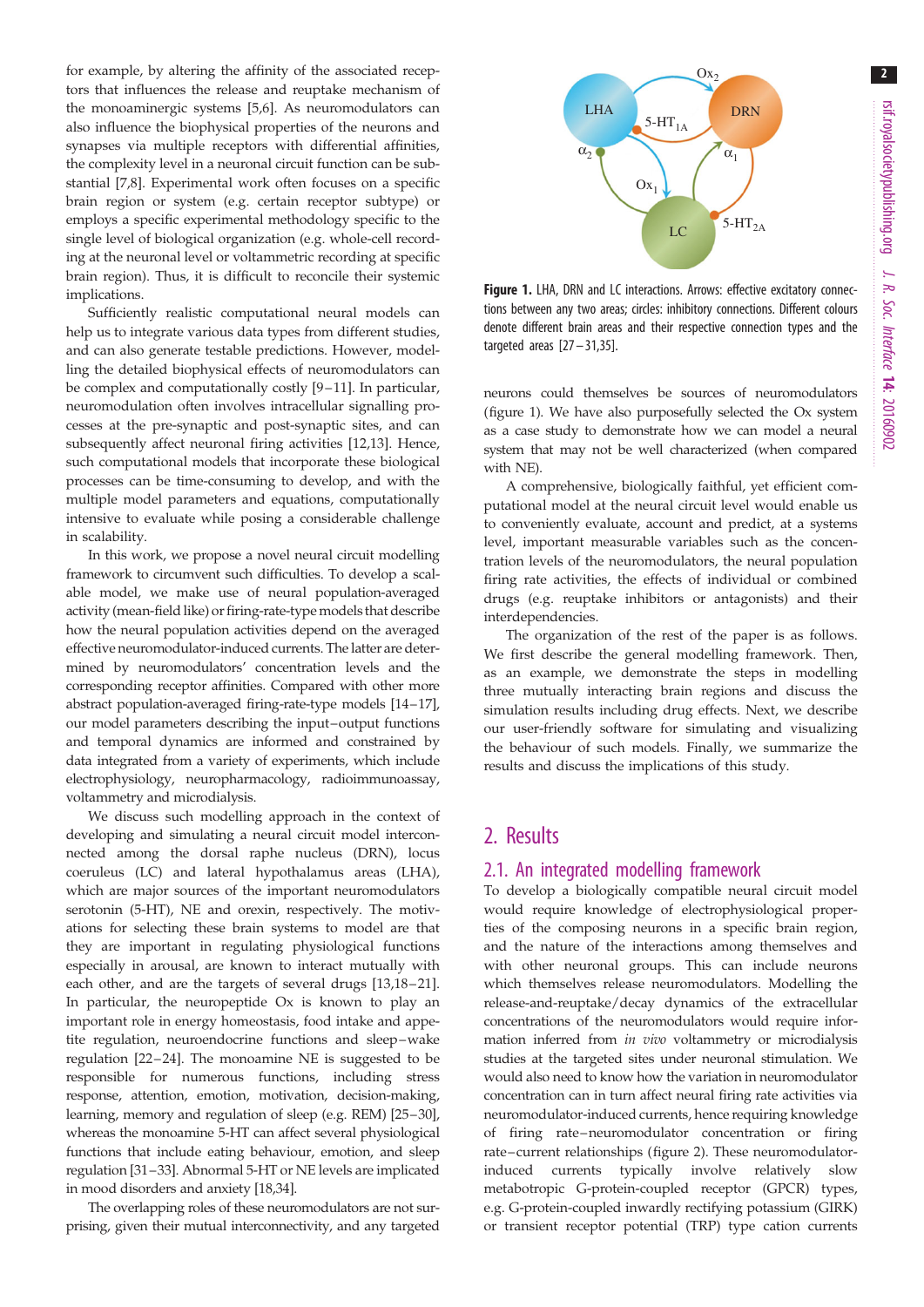<span id="page-2-0"></span>

Figure 2. Incorporating afferent currents from neuromodulator concentration levels.  $[y_1] \ldots [y_n]$  denote the different neuromodulator concentrations. *i* represents a particular targeted brain region.  $I_{i\rightarrow i}$  is the corresponding induced currents to region *i. i*<sub>Total, *i* is the total afferent current and  $f_i$  is</sub> the firing frequency in region *i*. For example,  $[y_1]$  and  $[y_2]$  may be the concentration levels of serotonin [5-HT] and norepinephrine [NE], and  $i$  can be the lateral hypothalamus LHA. The big arrow denotes 'closing the loop' in the modelling process.

[\[36](#page-11-0),[37\]](#page-11-0), on targeted neurons, which alter the neuronal firing rate activities. As discussed, explicitly modelling such signalling pathway mechanisms can be complex and computationally intensive if large-scale neural circuits are involved. To circumvent such challenges, we turn to phenomenological yet biologically faithful models to mimic the overall effects.

To begin the modelling process, we first model the neural activity for each brain region using neural populationaveraged activity [\[38\]](#page-11-0). Because the time constant of the typical neural population firing-rate dynamics is approximately 10–100 ms, it is much faster than the dynamics owing to neuromodulators, which is approximately seconds to minutes [\(table 1\)](#page-3-0). Hence, we shall ignore the neural population dynamics and assume the system to be dominated by the slower neuromodulator-induced dynamics [\[57\]](#page-11-0). In general, different neuronal types can respond differently (in terms of firing rate activity) to the same current injection. In experiments, such relationship is demonstrated by the frequency–current  $(f - I)$  relationship. In a similar vein, we can describe the ith neural population by the population firing rate–current  $(f - I)$  curve or input–output function [[58](#page-11-0)]:

$$
f_i = F_i(I_{\text{total},i}),\tag{2.1}
$$

where  $f_i$  is the population firing rate,  $F_i$  is the input–output function and  $I_{total,i}$  is the total averaged afferent current. Under typical physiological ranges, it suffices to use a threshold-linear function [\[58](#page-11-0)]:

$$
F_i(I_{\text{total},i}) = K_i \left[ I_i - I_{0,i} + I_{\text{bias},i} \right]_{+},\tag{2.2}
$$

where  $[x]_{+} = x$  if  $x > 0$ , and 0 otherwise.  $K_i$  is the constant gain or slope of the input–output function,  $I_{0,i}$  is the threshold current for non-zero firing and  $I_{bias,i}$  is the current coming from other brain areas. Thus, after a specific threshold value of the averaged afferent current, the neural population will be activated, and there is a linear relationship between the neural firing rate and the overall afferent current. We shall later show that this function fits the experimental data for Ox, 5-HT and NE neurons.

In general, the afferent current  $I_i$  can consist of several different types of currents mediated by the different modulators and their receptor subtypes. Each of these currents will be determined by the corresponding neuromodulator concentration levels and the receptor affinities (figure 2).

For example, suppose a neuromodulator  $y$  from region  $j$ induces a current  $I_{j\rightarrow i}$  on target region *i*, then we can describe the dynamics of the current by

$$
\tau_{j \to i} \frac{\mathrm{d} I_{j \to i}}{\mathrm{d} t} = -I_{j \to i} + G_{j \to i}([y]),\tag{2.3}
$$

where [y] is the neuromodulator concentration level, and  $\tau_{i\rightarrow i}$ is the effective time constant owing to the applied neuromodulator which can be estimated from experiments. (If there are more than one receptor subtypes mediated by the same neuromodulator over the same brain regions, then we can specify the above variables further, e.g. by defining  $\tau_{i\rightarrow i,R}$  and  $I_{i\rightarrow i,R}$  for a receptor subtype R.) The value of  $\tau_{i\rightarrow i}$ can be deduced from the response dynamics of the induced current (or neural firing rates, if the induced current data are not available) upon infusion of specific neuromodulator at the targeted neurons. The input-output function  $G_{j \to i}$ can be described by the sigmoid-like function commonly used in pharmacology [[59\]](#page-11-0)

$$
G_{j \to i}([y]) = p_{j \to i, \text{LR}} \frac{p_{j \to i, \text{UR}}}{1 + \exp(-\log_{10}([y] + p_{j \to i, \text{LS}})/p_{j \to i, \text{S}})},
$$
(2.4)

where  $p_{i\rightarrow i,\text{LR}}$  and  $p_{i\rightarrow i,\text{UR}}$  determine the range of the neuromodulatory effect on the currents, and  $p_{j \rightarrow i,LS}$  and  $p_{j \rightarrow i,S}$ control the lateral shift and the slope of the neuromodulator response current function, respectively. The values of these parameters will be fitted to experimental data through firing rate–neuromodulator concentration or firing rate – current relationships. We used the standard nonlinear regression method, nlinfit from Matlab (The MathWorks Inc., Natick, MA, 2000). This approach particularly allows us to circumvent the complexity of actually simulating the intracellular signal transduction at the post-synaptic neurons. This post-synaptic current depends upon the extracellular neuromodulator release which is, in turn, dependent on the (pre-synaptic) neural population firing rate of the source neurons. Thus, to close the loop in the model, we have to mathematically describe how the release-and-reuptake dynamics are affected by the neural firing rate of the neuromodulator source. We follow a mathematical form similar to that estimated from voltammetric measurements [\[40](#page-11-0)]:

$$
\frac{\mathrm{d}[y]}{\mathrm{d}t} = [y]_{p,j \to i} f_j - \frac{V_{\text{max}}[y]}{K_m + [y]},\tag{2.5}
$$

where  $[y]_{v,i\rightarrow i}$  is the per stimulus [y] release (at the targeted area *i* from source *j*). The rightmost term in equation  $(2.5)$ represents the reuptake rate, and is approximated from the Michaelis–Menten equation. Here,  $K_{\rm m}$  and  $V_{\rm max}$  are the Michaelis–Menten constants, with  $V_{\text{max}}$  defined as the maximum uptake rate and  $K<sub>m</sub>$  is the substrate concentration where the uptake proceeds at half of the maximum rate. The value for both of these parameters can be obtained from exper-iments [\[40](#page-11-0)]. In voltammetry experiments,  $f_i$  is typically an artificially applied high current stimulus frequency to stimulate the release of y. However, following our previous work [[60\]](#page-11-0), we can redefine it as the neural firing frequency of the neuromodulator source. Hence, the value of  $[y]_{v,i\rightarrow i}$  has to be adjusted from that in voltammetry experiments, and the exact value in the model can be obtained by constraining the overall basal activity levels of the system to be within the observed experimental ranges (see below).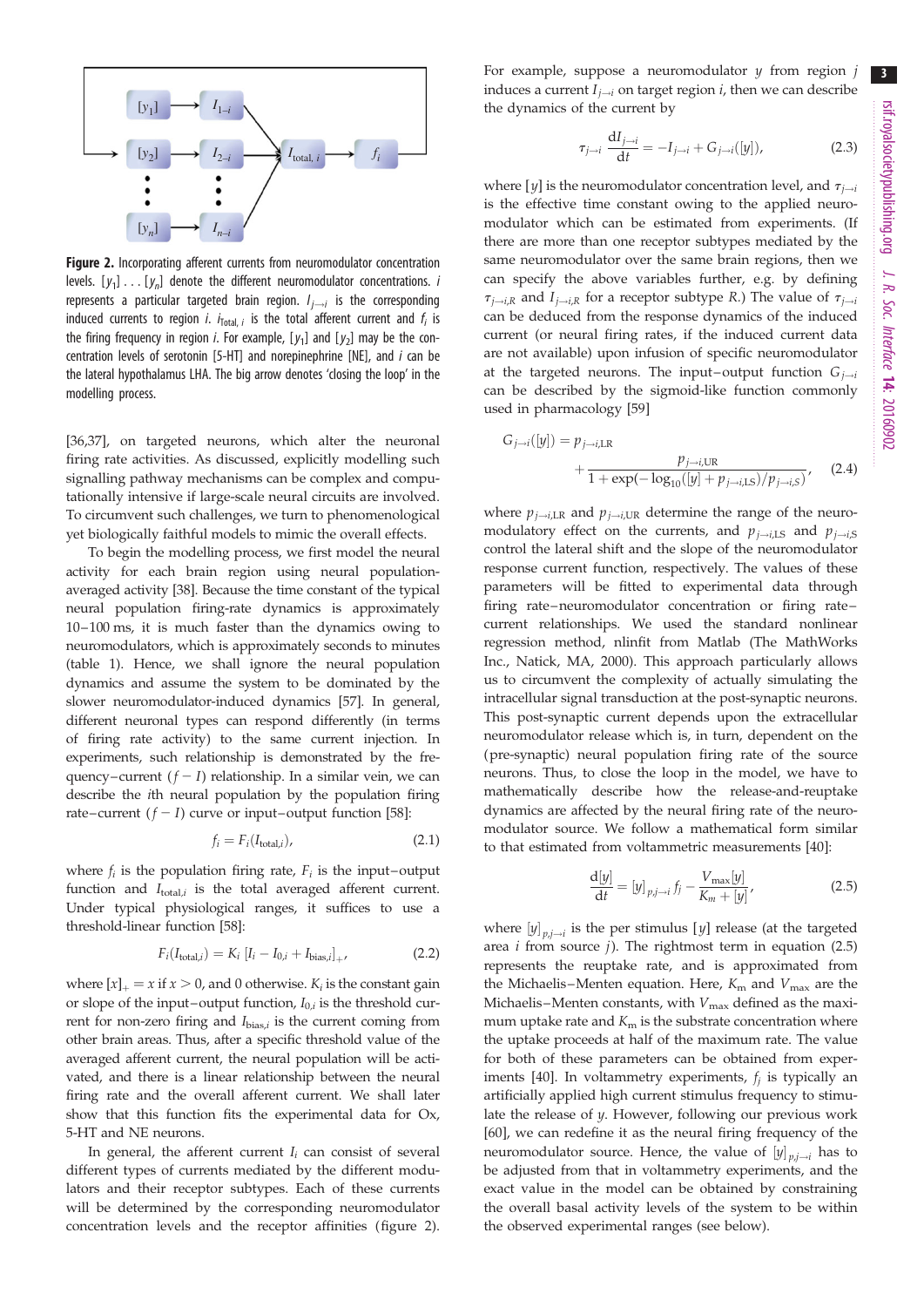<span id="page-3-0"></span>Table 1. Basal firing rate, neurotransmitter levels, dynamical time constants, and other model parameters for the LHA-DRN-LC circuits. Asterisk: [[39](#page-11-0)], assuming  $V_{\text{max}}$  and per stimulus release at dorsal lateral geniculate (DLG) and LC will be same. Hash: [[40](#page-11-0)]. Plus: parameter values are tuned to obtain the basal values close to those in experiments.

| parameter                                   | description                                             | value                                                | reference, remarks                                                             |
|---------------------------------------------|---------------------------------------------------------|------------------------------------------------------|--------------------------------------------------------------------------------|
| $f_{\rm{DRN}}$                              | basal firing rate of 5-HT neurons in DRN                | $0.8$ Hz                                             | $[41]$ , in vitro                                                              |
| $f_{\text{LC}}$                             | basal firing rate of NE neurons in LC                   | 2.15 Hz                                              | $[42]$ , in vitro                                                              |
| $f_{LHA}$                                   | basal firing rate of Ox neurons in LHA                  | $2.3$ Hz                                             | $[37]$ , in vitro                                                              |
| k <sub>LHA</sub>                            | gain of the input-output function for                   | 0.2 Hz $pA^{-1}$                                     | $[43]$                                                                         |
|                                             | LHA neurons                                             |                                                      |                                                                                |
| $K_{\text{DRN}}$                            | gain of the input-output function for<br>DRN neurons    | 0.033 Hz $pA^{-1}$                                   | [10, 44, 45]                                                                   |
| $k_{\text{LC}}$                             | gain of the input-output function for<br>LC neurons     | 0.058 Hz $pA^{-1}$                                   | $[46]$                                                                         |
| $I_{0, LHA}$                                | threshold current for non-zero firing of<br>LHA neurons | 0 pA                                                 | $[43]$                                                                         |
| $I_{0,DRN}$                                 | threshold current for non-zero firing of<br>DRN neurons | 24.82 pA                                             | [10, 44, 45]                                                                   |
| $I_{0,\text{LC}}$                           | threshold current for non-zero firing of<br>LC neurons  | $0.028$ pA                                           | $[46]$                                                                         |
| I <sub>bias,LHA</sub>                       | afferent current to LHA neurons                         | 11.5 pA                                              | $[43]$                                                                         |
| $I_{bias,DRN}$                              | afferent current to DRN neurons                         | 24.82 pA                                             | [10, 44, 45]                                                                   |
| $I_{bias, LC}$                              | afferent current to LC neurons                          | 37.41 pA                                             | $[46]$                                                                         |
| $[5-HT]_{LHA}$                              | basal [5-HT] level in Ox neurons                        | $1.6$ nM                                             | $[47]$                                                                         |
| $[5-HT]_{LC}$                               | basal [5-HT] level in Ne neurons                        | 6.7 fM min $^{-1}$<br>approximately 0.11 fM $s^{-1}$ | $[48]$                                                                         |
| $[NE]_{DRN}$                                | basal [NE] level in 5-HT neurons                        | 500 pg mg $^{-1}$<br>approximately 2.95 $\mu$ M      | [49], assuming baseline<br>5-HT levels at dorsal and<br>rostral raphe are same |
| $[NE]_{LHA}$                                | basal [NE] level in Ox neurons                          | $0.83$ nM                                            | [50], assuming baseline NE<br>levels at hypothalamus and<br>LHA are the same   |
| $[0x]_{DRN}$                                | basal [Ox] level in 5-HT neurons                        | 10 pg mg $^{-1}$<br>approximately 3.4 nM             | [51], assuming baseline Ox<br>level at pons and DRN are<br>the same            |
| $[0x]_{LC}$                                 | basal [Ox] level in Ne neurons                          | 2 pg mg $^{-1}$<br>$0.56$ nM                         | [51]                                                                           |
| $\tau_{[5-HT]} \rightarrow$ LHA             | time constant of the effect of [5-HT] on<br>Ox neurons  | 2 s                                                  | $[36]$                                                                         |
| $\tau_{5-HTI} \rightarrow \tau_{IC}$        | time constant of the effect of [5-HT] on<br>Ne neurons  | 20 s                                                 | $[52]$                                                                         |
| $\tau_{\text{[Ox]}} \rightarrow$ DRN        | time constant of the effect of [Ox] on<br>5-HT neurons  | 60 s                                                 | $[53]$                                                                         |
| $\tau_{[0x]} \rightarrow Lc$                | time constant of the effect of [Ox] on<br>Ne neurons    | 20 <sub>s</sub>                                      | [54]                                                                           |
| $\tau_{\text{[NE]}} \rightarrow$ DRN        | time constant of the effect of [NE] on<br>5-HT neurons  | 20 s                                                 | $[55]$                                                                         |
| $\tau_{\texttt{[NE]}} \rightarrow \tau$ LHA | time constant of the effect of [NE] on<br>Ox neurons    | 1 s                                                  | $[56]$                                                                         |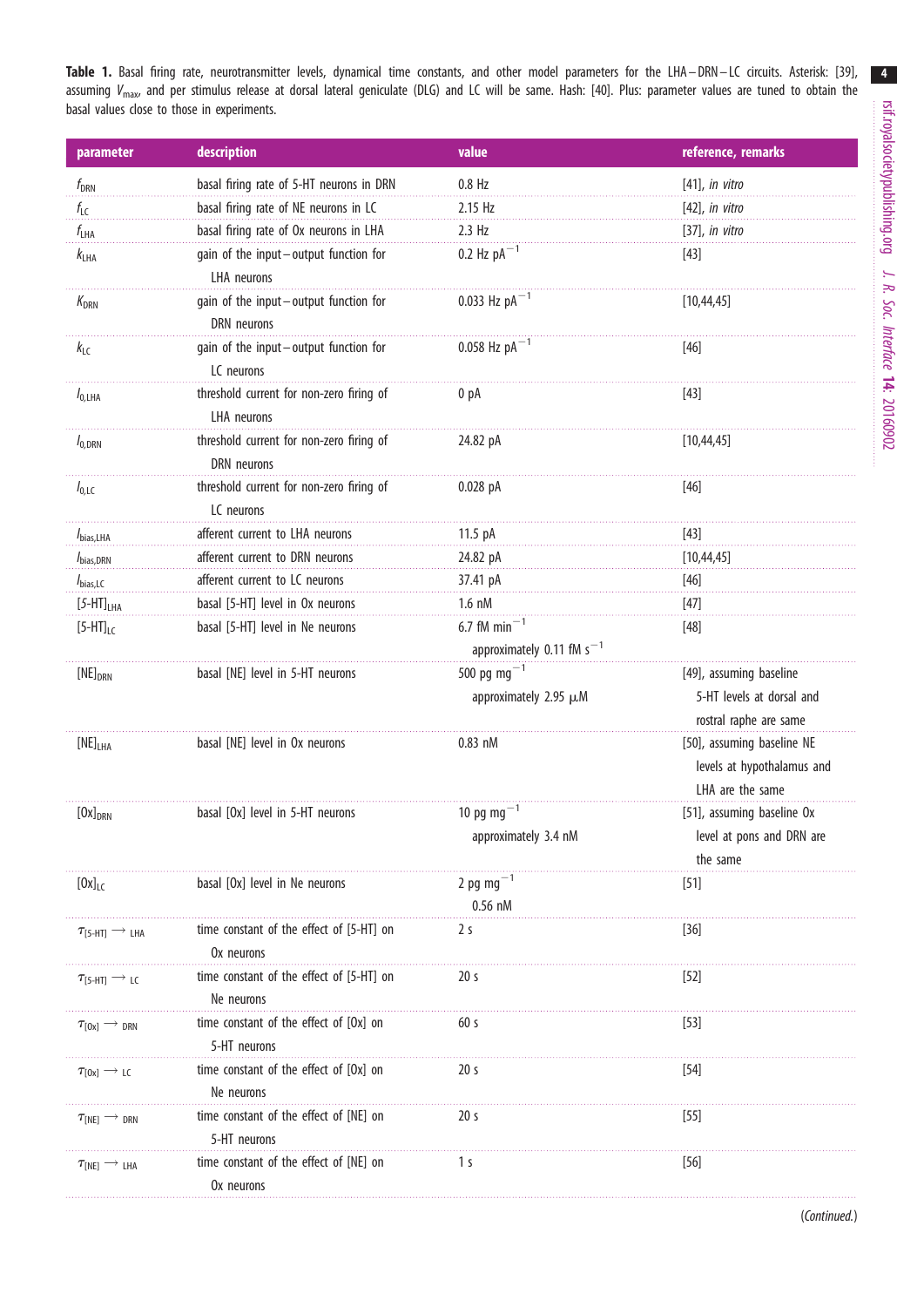#### Table 1. (Continued.)

| parameter                                        | description                                                      | value            | reference, remarks |
|--------------------------------------------------|------------------------------------------------------------------|------------------|--------------------|
| $V_{\text{max,[NE]}} \rightarrow$ LC             | maximum uptake rate for the [NE] release in<br>LC neurons        | 74 nM $s^{-1}$   | ₩                  |
| $K_{m,[NE]} \longrightarrow LC$                  | substrate concentration for the [NE] release in<br>LC neurons    | 400 nM           |                    |
| $V_{\text{max,[NE]}} \rightarrow_{\text{DRN}}$   | maximum uptake rate for the [NE] release in<br>DRN neurons       | 74 nM $s^{-1}$   |                    |
| $K_{m,[NE]} \longrightarrow_{DRN}$               | substrate concentration for the [NE] release in<br>DRN neurons   | 400 nM           |                    |
| $V_{\text{max,[NE]}} \rightarrow$ LHA            | maximum uptake rate for the [NE] release in<br>LHA neurons       | 74 nM $s^{-1}$   |                    |
| $K_{m,[NE]} \longrightarrow$ LHA                 | substrate concentration for the [NE] release in<br>LHA neurons   | 400 nM           |                    |
| $V_{\text{max,[5-HT]}} \rightarrow_{\text{DRN}}$ | maximum uptake rate for the [5-HT] release<br>in DRN neurons     | 1800 nM $s^{-1}$ |                    |
| $K_{m,[5-HT]} \longrightarrow_{DRN}$             | substrate concentration for the [5-HT] release<br>in DRN neurons | 170 nM           | #                  |
| $V_{\text{max,[5-HT]}} \longrightarrow$ LHA      | maximum uptake rate for the [5-HT] release<br>in LHA neurons     | 1800 nM $s^{-1}$ | #                  |
| $K_{m,[5-HT]} \longrightarrow$ LHA               | substrate concentration for the [5-HT] release<br>in LHA neurons | 170 nM           | #                  |
| $V_{\text{max,[5-HII]}} \rightarrow \text{LC}$   | maximum uptake rate for the [5-HT] release<br>in LC neurons      | 1800 nM $s^{-1}$ | #                  |
| $K_{m,[5-HT]} \longrightarrow LC$                | substrate concentration for the [5-HT] release<br>in LC neurons  | 170 nM           | #                  |
| $\alpha_{[0x]}\rightarrow{}$ LC                  | rise factor for [Ox] release in LC neurons                       | 0.2314 nM        |                    |
| $\eta_{[0x]}\to$ LC                              | decay rate for [Ox] release in LC neurons                        | $0.85 s^{-1}$    |                    |
| $\alpha_{\text{[Ox]}} \longrightarrow$ DRN       | rise factor for [Ox] release in DRN neurons                      | 1.405 nM         |                    |
| $\eta_{\text{[Ox]}} \rightarrow$ DRN             | decay rate for [Ox] release in DRN neurons                       | $0.85 s^{-1}$    |                    |
| $[5-HT]_{p,\text{LHA}}$                          | per-stimulus [5-HT] release in LHA neurons                       | 12.14 nM         |                    |
| $[5-HT]_{p,\text{LC}}$                           | per-stimulus [5-HT] release in LC neurons                        | 0.852 fM         |                    |
| $[NE]_{p,DRN}$                                   | per-stimulus [NE] release in DRN neurons                         | 27.272 nM        |                    |
| $[NE]_{p,\text{LHA}}$                            | per-stimulus [NE] release in LHA neurons                         | $0.0642$ nM      |                    |

For the case of Ox, there is a lack of available experimental data, particularly its release and reuptake dynamics. Hence, we adopt the simplest mathematical form to describe the [Ox] dynamics [\[60](#page-11-0)], with only two parameters:

$$
\frac{d[Ox]}{dt} = \alpha f_{LHA} - \eta[Ox],
$$
\n(2.6)

where  $\alpha$  is the rise factor and  $\eta$  is a constant decay rate, and both considered to be free parameters. The value of  $\alpha$  is selected, so that the release of [Ox-A/B] at DRN or [Ox-A] at LC is close to the observed basal value ([table 1](#page-3-0)).

A summary of the general model construction process is summarized in [figure 2](#page-2-0). Such a modelling approach can allow multiple brain regions to be constructed, simulated and analysed. (See Methods for a simpler approach when only two brain regions are considered.) Overall, we have proposed an efficient and scalable approach by incorporating neuromodulator properties and dynamics into traditional firing-rate-type models. We shall next apply this approach to develop a neural circuit model involving multiple interacting neuromodulators.

## 2.2. An example with three interacting neuromodulators

We shall now demonstrate, as an example, the steps towards developing a neural circuit model of three interacting neuromodulator systems (lateral hypothalamus, DRN and LC) through three corresponding neuromodulators (Ox, 5-HT and NE), based on available experimental data and equations  $(2.1)$  –  $(2.6)$ . These brain regions were chosen mainly because (i) they consist of different neuromodulator systems that can directly influence each other, (ii) they were targets of existing drugs, and (iii) we can demonstrate how one could model with incomplete information. It is important to bear in mind that different datasets from various experiments are used for model construction and validation.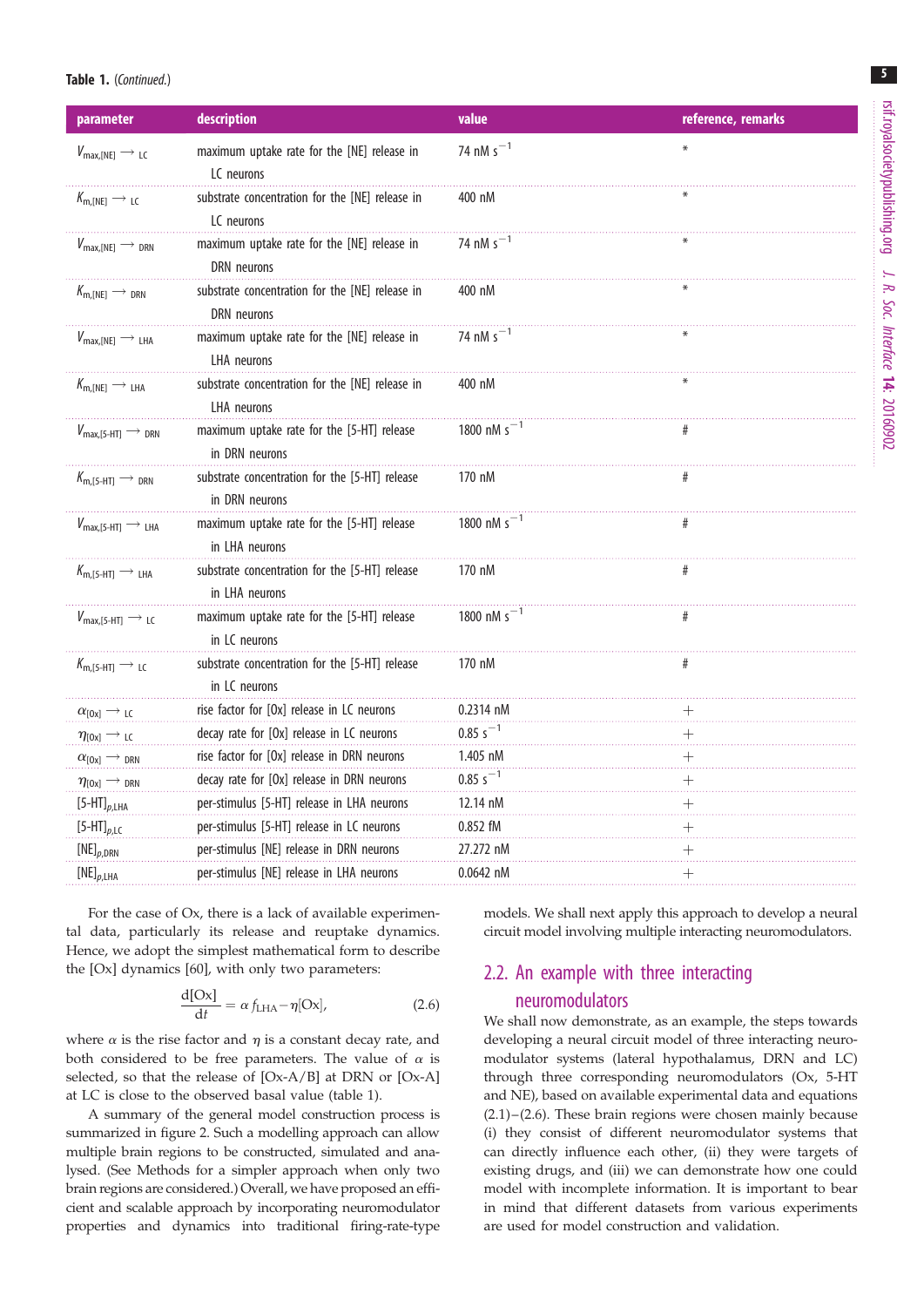<span id="page-5-0"></span>

Figure 3. Fitted input – output functions.  $(a,b)$  Effects of concentrations [Ox-A/B] and [NE] on DRN neurons.  $(c,d)$  [Ox-A] and [5-HT] on LC neurons.  $(e,f)$  [5-HT] and [NE] on LHA neurons. Estimated function (pink) is based on  $f-1$  curves and current input – output functions.

First, the frequency–current  $(f - I)$  curves for neurons from the three brain regions are determined according to the available electrophysiological data  $(f - I$  curves and typical baseline firing rate ranges). Using the threshold-linear function (equation (2.2)), the fitted parameter values for the LC's NE neuronal  $f - I$  curve are  $k_{\text{LC}} = 0.058 \text{ Hz } \text{pA}^{-1}$ ,  $I_{0,\text{LC}} = 0.028 \text{ pA}$  and  $I_{\text{bias,LC}} = 37.41 \text{ pA}$  [\[46](#page-11-0)]; that for DRN's 5-HT neuron are  $k_{\text{DRN}} = 0.033 \text{ Hz } \text{pA}^{-1}$ ,  $I_{0,\text{DRN}} = 0.13 \text{ pA}$ and  $I_{bias, DRN} = 24.82 \text{ pA}$  [\[10](#page-10-0)[,44,45\]](#page-11-0); and that for LHA's Ox neuron are  $k_{\text{LHA}} = 0.2 \text{ Hz } \text{pA}^{-1}$ ,  $I_{0,\text{LHA}} = 0 \text{ pA}$  and  $I_{bias, LHA} = 11.5 \text{ pA} [43].$  $I_{bias, LHA} = 11.5 \text{ pA} [43].$  $I_{bias, LHA} = 11.5 \text{ pA} [43].$ 

Next, parameters of the induced currents and associated G functions are fitted to the experimental data through the concentration–response relationships for the change in firing rate induced by the neuromodulator. For example, the total afferent current induced by neuromodulators on DRN's neurons can be rewritten as a sum:  $I_{\text{DRN}} = I_{\text{LHA} \rightarrow \text{DRN}} + I_{\text{LC} \rightarrow \text{DRN}}$ . The terms on the right are the currents owing to Ox-A/B from LHA and NE from LC (for simplicity, we ignore the current owing to autoreceptors and interneurons within each brain region, see [[17](#page-10-0)[,61](#page-12-0)]). The dynamics for each induced current are dependent on the concentration of the neuromodulator. The Ox-induced current on DRN neurons (when NE-induced current on DRN is clamped) can be described by

$$
\tau_{\text{LHA}\to\text{DRN}} \frac{dI_{\text{LHA}\to\text{DRN}}}{dt} = -I_{\text{LHA}\to\text{DRN}} + G_{\text{LHA}\to\text{DRN}}([Ox]), \qquad (2.7)
$$

where  $\tau_{\text{LHA}\rightarrow\text{DRN}}$  is the effective time constant owing to the injected Ox deduced from experiments. The  $G_{\text{LHA}\rightarrow\text{DRN}}$ 

function (from equation (2.4), with units of currents) parameters are fitted to experimental data [\[53](#page-11-0)], such that  $p_{LR} = 0$  pA,  $p_{UR} = 65$  pA,  $p_{LS} = -2.08$  nM,  $p_S = 0.452$  nM and  $\tau_{\text{LHA}\rightarrow\text{DRN}} = 60 \text{ s}$ . With these values, we obtain the best fit for the overall firing rate–concentration function (figure 3a), having the induced currents becoming an implicit function.

Similarly, we can obtain the parameter values for the other currents:  $I_{\text{LC}\rightarrow\text{DRN}}$ ,  $I_{\text{LHA}\rightarrow\text{LC}}$  and  $I_{\text{DRN}\rightarrow\text{LC}}$ . The fitted parameter values for  $I_{\text{LC}\rightarrow\text{DRN}}$  are  $p_{\text{LR}} = 0$  pA,  $p_{\text{UR}} = 57$  pA,  $p_{\rm LS} = -3.7\,\rm{nM},\,p_S = 0.193\,\rm{nM}$  and  $\tau_{\rm LC\to DRN} = 20\,\rm{s}$  (figure 3b) [[55](#page-11-0)]. Parameter values for the incoming current from LHA to LC neurons  $I_{\text{LHA}\rightarrow\text{LC}}$  are found to be  $p_{\text{LR}} = 3.8 \text{ pA}$ ,  $p_{\text{UR}} = 54 \text{ pA}, \qquad p_{\text{IS}} = -2.3 \text{ nM},$  $p_S = 0.341 \text{ nM}$  and  $\tau_{LHA\rightarrow LC} = 20 \text{ s } [62]$  $\tau_{LHA\rightarrow LC} = 20 \text{ s } [62]$  $\tau_{LHA\rightarrow LC} = 20 \text{ s } [62]$  (figure 3c). For  $I_{DRN\rightarrow LC}: p_{LR} = 0 \text{ pA}$ ,  $p_{UR} = 40 \text{ pA}, \qquad p_{LS} = 4.214 \text{ nM}, \qquad p_S = 0.347 \text{ nM} \qquad \text{and}$  $\tau_{\text{DRN} \rightarrow \text{LC}} = 20 \text{ s}$  (figure 3*d*). With these parameter values, we were able to obtain reasonable fits with respect to experiments for the various input–output functions.

We now proceed to model the effects of 5-HT on LC's NE neurons. However, there is a lack of experimental data on the direct effects of 5-HT on LC's NE neurons (experiments typically focused on how different  $5-HT<sub>2</sub>$  receptor agonists affect the firing rate of LC neurons [\[63](#page-12-0)]). Thus, to estimate the 5-HT-dependent input-output function of firing frequency, we approximate the input-output function from other experimental data by restricting the basal activities to  $[5-HT] \sim 0.11 f_M$  and  $f_{LC} \sim 2.15 Hz$  ([table 1\)](#page-3-0). We considered the same sigmoidal shape (as defined in equation (2.4)) for all the neuromodulator-dependent firing-rate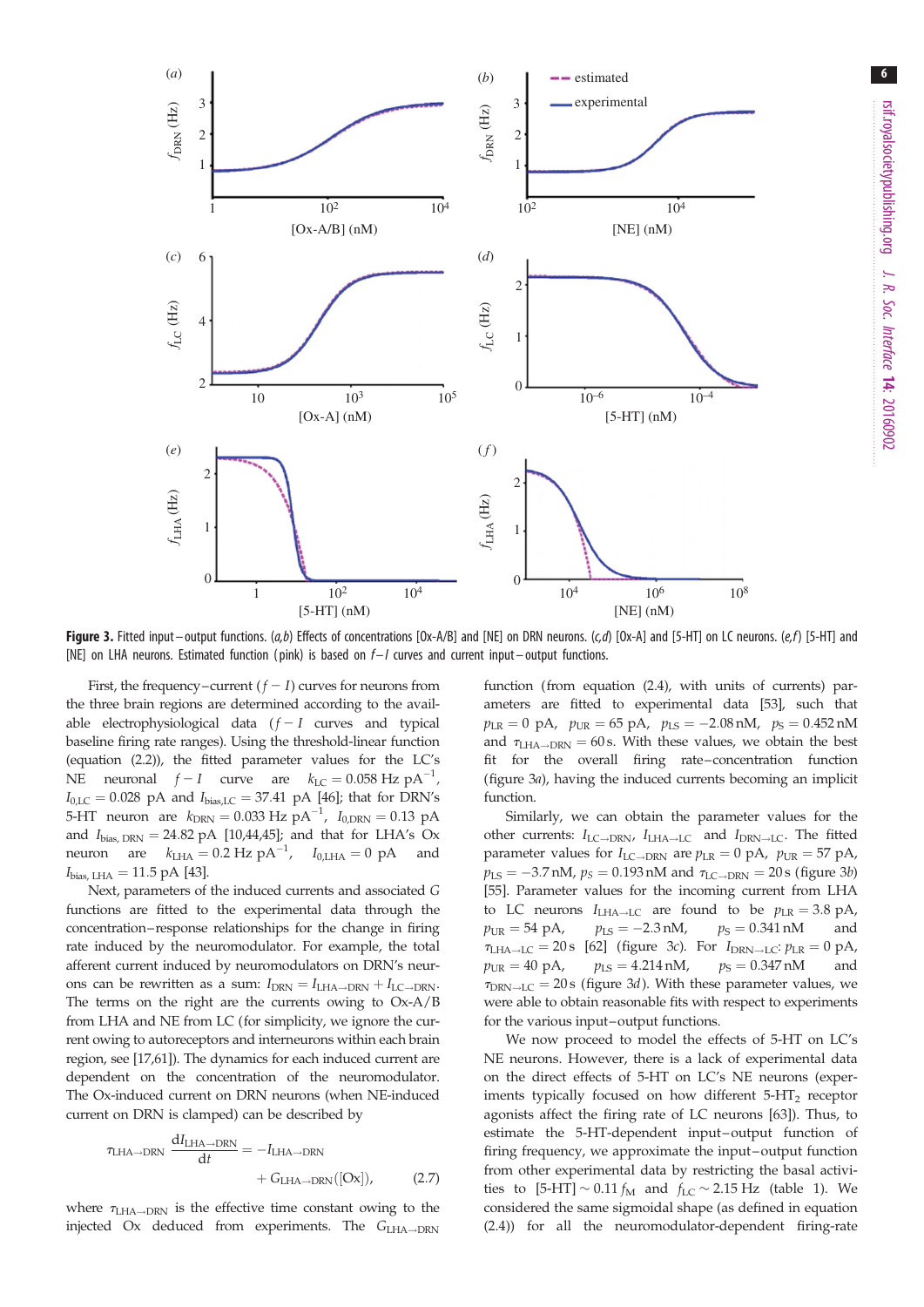

Figure 4. Single trial activity dynamics under baseline condition. (a) Firing rate of DRN neural population. (b,c) Concentration level of 5-HT in the LHA and LC areas.

function which is defined as

$$
H_{j \to i}([y]) = q_{j \to i, \text{LR}}
$$
  
+ 
$$
\frac{q_{j \to i, \text{UR}}}{1 + \exp(-\log_{10}([y] + q_{j \to i, \text{LS}})/q_{j \to i, \text{S}})}
$$
(2.8)

where  $q_{j \rightarrow i,\text{LR}}$  and  $q_{j \rightarrow i,\text{UR}}$  determine the range of the neuromodulatory effect on the firing rate, and  $q_{i\rightarrow i,S}$  and  $q_{i\rightarrow i,S}$ control the lateral shift and the slope of the neuromodulator concentration-dependent firing-rate function  $H_{j\rightarrow i}$ , respectively. Considering these baseline values, the estimated parameter values are  $q_{LR} = 2.15 \text{ Hz}$ ,  $q_{UR} = -2.15 \text{ Hz}$ ,  $q_{\text{LS}} = 4.273 \text{ nM}$  and  $q_S = 0.3 \text{ nM}$  [\[42](#page-11-0)].

Similar to the 5-HT modulating effect on LC, the 5-HT response direct firing – frequency curve was not available for LHA neurons. Thus, we approximate the input-output function from other experimental data [\[37,47](#page-11-0)] and restricting the basal activities to  $[5-HT] \sim 1.6$  nM and  $f_{LHA} \sim 2.3$  Hz. Then, the estimated parameter values are  $q_{LR} = 2.3 \text{ Hz}$ ,  $q_{\text{UR}} = -2.3 \,\text{Hz}$ ,  $q_{\text{LS}} = 0.9 \,\text{nM}$ ,  $q_{\text{S}} = 0.1 \,\text{nM}$  [\[36](#page-11-0)]. Then, we approximated the parameters for  $I_{DRN \to I,HA}$  to be:  $p_\text{LR}=0$  pA,  $p_\text{UR}=36$  pA,  $p_\text{LS}=-1.55\,\text{nM}$  and  $p_\text{S}=0.4\,$  nM. With these values, we observe that there is no Ox neuronal firing even for 10  $\mu$ M of [5-HT] [\(figure 3](#page-5-0)e). This is due to the strong inhibition caused by the induced inward GIRK current (approx. 32 pA), which eventually saturates (at approx. 35 pA) for higher [5-HT] levels.

As the model has a hard threshold in the f–I curve, there is a sharp change within the 10–100 nM of [5-HT]. Thus, we could not obtain a perfect fit for the functions  $G_{\text{DRN}\rightarrow \text{LHA}}([5\text{-}HT])$  and hence the  $f_{\text{LHA}}-[5\text{-}HT]$  curve. Similarly, the fitted parameters for the NE-induced GIRK currents on LHA,  $I_{\text{LC}\rightarrow \text{LHA}}$ , are  $p_{\text{LR}} = 0$  pA,  $p_{\text{UR}} = 120$  pA,  $p_{\text{LS}} = -5.39 \,\text{nM}$ ,  $p_{\text{S}} = 0.4 \,\text{nM}$  and  $\tau_{\text{LC} \rightarrow \text{LHA}} = 1 \,\text{s}$  [[56](#page-11-0)]. We encounter a similar issue for higher [NE] level, i.e. no perfect fit for  $G_{\text{LC}\rightarrow\text{LHA}}([5\text{-}HT])$  [\(figure 3](#page-5-0)f).

Compared with the effect of 5-HT on the target areas, estimating the parameter values  $(q's)$  for the effect of NE/Ox on the target areas was relatively straightforward. As experimental data related to neuromodulator-dependent firing-rate input– output function were available, we approximated the  $q$ -values for the Ox effect of DRN as  $q_{LR} = 0.8 \text{ Hz}$ ,  $q_{UR} = 2.2 \text{ Hz}$ ,  $q_{\text{LS}} = -2.072 \,\text{nM}$ ,  $q_{\text{S}} = 0.4463 \,\text{nM}$  [\[62\]](#page-12-0). *q*-values for the Ox effect of LC are  $q_{LR} = 2.35$  Hz,  $q_{UR} = 3.15$  Hz,  $q_{\text{LS}} = -2.3066 \,\text{nM}$ ,  $q_{\text{S}} = 0.3468 \,\text{nM}$  [[62](#page-12-0)]. Similarly, q-values for the NE effect of LHA are estimated as  $q_{LR} = 2.3$  Hz,  $q_{\text{UR}} = -2.3 \,\text{Hz}$ ,  $q_{\text{LS}} = -4.235 \,\text{nM}$ ,  $q_{\text{S}} = 0.302 \,\text{nM}$  [\[56](#page-11-0)]. For NE effect on DRN they are  $q_{LR} = 0.8 \text{ Hz}$ ,  $q_{UR} = 0.193 \text{ Hz}$ ,  $q_{\text{LS}} = -3.711 \,\text{nM}$ ,  $q_{\text{S}} = 0.208 \,\text{nM}$  [[64](#page-12-0)].

After determining the input-output functions and dynamics for all the currents, the final step is to integrate all three brain regions and their interactions. In general, the activities for the combined system will be different from the individual isolated systems. Thus, the baseline activities of the coupled system will be different from that observed from the individual systems. However, the remaining set of parameters, the neuromodulator release per stimulus frequencies, i.e. the  $[y]_p$ 's, can be adjusted to resolve this. We found that for values of  $[5-HT]_{p,\text{LHA'}}$   $[5-HT]_{p,\text{LC}}$ ,  $[NE]_{p,\text{DRN}}$ and  $[NE]_{p,LHA}$  at 12.14 nM, 0.852 fM, 27.272 nM and 0:0642 nM, respectively, and Ox rise factor and decay rate ( $\alpha$  and  $\eta$ ) for DRN are 1.405 and 0.85 l s<sup>-1</sup> while for LC are 0.2314 nM and  $0.851 s^{-1}$ , the overall basal firing rates and concentration levels are reasonably within the experimental ranges [\(table 1](#page-3-0)). Note that the baseline activities are obtained after sufficiently long simulation to attain their (stable) steady states (see figure 4 for a sample trial).

After successfully constructing the LHA–DRN–LC circuit model, we shall demonstrate simulating neuropharmacological drug effects in the system. In particular, we shall focus on effects of Ox-1 receptor antagonist (SB-334867-A), SSRIs and/or SNRIs on the LHA–DRN–LC circuit.

#### 2.3. Drug effect simulations

Pharmacologically, antagonists can be classified into two categories: competitive and irreversible antagonists [[65\]](#page-12-0). Pre-treatment or application of competitive antagonist can shift the baseline dose – response curve horizontally. This shift towards the higher doses (of neurotransmitter) increases the effective dose  $(ED_{50})$  value of the dose-response curve (where 50% of the maximal response of the dose is being observed). Conversely, application of an irreversible antagonist can cause shifts in the maximum range of the antagonist effect and does not affect the  $ED_{50}$  value [\[66](#page-12-0)].

Ox-1 receptor antagonists have been suggested to encourage sleep, as well as treatment and prevention of many psychiatric disorders [\[67](#page-12-0)]. In particular, the Ox-1 receptor antagonist, SB-334867-A, acts as a competitive antagonist which rightward shifts the Ox-A response curve in 5-HT and NE neurons in DRN and LC [\[62,68](#page-12-0)]. Thus, we can easily incorporate the effect of SB-334867-A, by simply laterally shifting the function  $G_{\text{LHA}\rightarrow\text{DRN/LC}}$  ([Ox – A]).

Selective serotonin/norepinephrine reuptake inhibitors (SSRIs/NRIs) are some of the commonly known pharmacological agents that are used for the treatment of various psychiatric disorders. The basic (acute) actions of these drugs are similar: primarily to increase the extracellular concentration level of their respective neuromodulator concentration by inhibiting the uptake process and reduce the synaptic clearance in the extracellular space [[69](#page-12-0)]. There have been numerous studies conducted to understand the effects of uptake inhibitors on [5-HT] uptake [[69,70\]](#page-12-0). In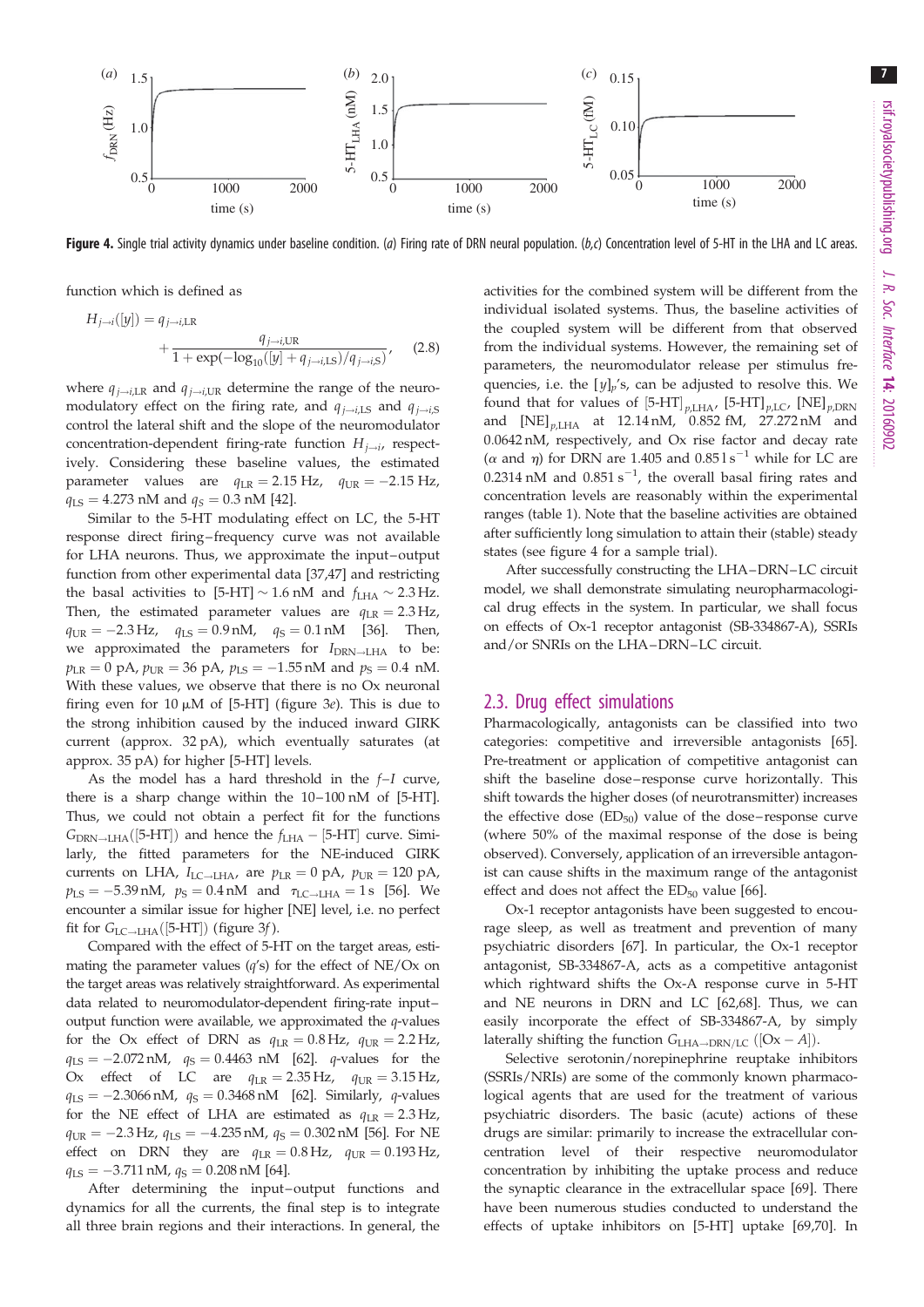<span id="page-7-0"></span>

Figure 5. Effects of substrate concentration factor  $K_{m,[5-HT]}$  and  $K_{m,[NE]}$ , and  $[0x-A]$  antagonist SB-334867-A on the firing rates and concentration levels in the circuit. Each panel varies both K<sub>m,[5-HT]</sub> and K<sub>m,[NE]</sub> values to simulate the effects of drugs and their combinations. K<sub>m,[NE]</sub> = 400 nM (control basal value).

particular, John et al. [\[70](#page-12-0)] show that monoamine uptake inhibitors can affect the values of the Michaelis–Menten constants  $K<sub>m</sub>$  and  $V<sub>max</sub>$  in the limbic part of the brain. For example,  $10 \mu M$  of fluoxetine, an SSRI (when applied to the substantia nigra area), increased the value of  $K<sub>m</sub>$  by about a factor of 5 but did not alter the value of  $V_{\text{max}}$  significantly [\[69](#page-12-0)]. Thus, to incorporate the influence of SSRIs/NRIs in our model, we can mimic the different doses of SSRIs by varying the different values of  $K_m$ . For simplicity, our model will ignore chronic or other long-term secondary actions such as receptor density changes.

As we increase the value of  $K_{m,[5\text{-}HT]}$  (mimic SSRI), [5-HT] linearly increases in both the targeted areas LHA and LC (figure  $5a,h$  solid blue). This increase in [5-HT] level causes a significant decrease in  $f_{LHA}$  (figure 5c, solid blue), which is consistent with experimental findings [[36\]](#page-11-0). This in turn causes a decrease in [Ox-A/B] levels in the DRN and LC areas (figure  $5d$ ,g solid blue). Interestingly, because of the network effect, there is a subsequent decrease in  $f_{\text{DRN}}$  (figure 5f, solid blue), consistent with [\[71](#page-12-0)] even when we did not incorporate any inhibitory 5-HT autoreceptors [[72,73](#page-12-0)]. However, 5-HT's effect on LC's NE neurons is minimal, consistent with [[74\]](#page-12-0), and therefore,  $f_{\text{LC}}$  does not alter the [NE] levels in the DRN and LHA significantly (figure 5i, solid blue). These effects remained to be validated in the intact brain.

Next, we simulate the combined effects of SSRIs and NRIs, by increasing the value of  $K_{m,[NE]}$  to three and five times its control value (400 nM) while varying  $K_{\text{m,[5-HT]}}$  as previously. The model shows that for higher values of  $K_{\text{m,INE1}}$  more [5-HT] and [NE] are released in the targeted areas in the LHA and LC when compared with controls (figure 5a,h dashed red and dotted-dashed pink). This suggests that other than  $K_{m,[5-HTI]}$ , [NE] release in DRN also helps stimulate the release of [5-HT] in these targeted areas, consistent with [[75\]](#page-12-0). This rise in the [5-HT] level significantly affects  $f_{LHA}$ ,  $[Ox - A/B]_{DRN}$ ,  $[Ox - A]_{LC}$ ,  $[NE]_{DRN}$  and [NE]<sub>LHA</sub> while there is little impact on  $f_{LC}$  (figure  $5b - e, g, i$ ).

Finally, to assess the combined effect of SSRIs, NRIs and SB-334867-A, we set  $K_{\text{m INEI}}$  to be five times the control value and mimic the influence of 10  $\mu$ M SB-334867-A on DRN and LC (by changing the  $p_{LR}$  value from 3.8 to 2 pA,  $p_{UR}$  from 54 to 51 pA, shift factor  $p_{LS}$  from  $-2.3$  to  $-4.192$  nM, and slope factor  $p_S$  from 0.341 to 0.592 in LC). For DRN,  $p_{LS}$  is changed from  $-2.08$  to  $-2.97$  nM and  $p<sub>S</sub>$  from 0.452 to 0.367. We find that this triple-drug combination can cause a further decrease in the  $f_{\text{DRN}}$  and  $f_{\text{LC}}$ , and a substantial reduction in  $[NE]_{DRN}$  levels (figure  $5e, f, i$  solid green), whereas the rest are not significantly affected by the addition of SB-334867-A (figure  $5a-d, g, h$  solid green).

## 2.4. Software for model simulation and visualization

Using Matlab, we have designed and developed a software, called 'NModC' (neuromodulator circuit), with friendly graphical user interface (GUI) for simulation, analysis and visualization of the types of models described. The software is easy to use, and can easily be generalized to additional brain regions, other neural subpopulations and neuromodulator types. The user can visualize the activities of multiple brain regions dynamically and simultaneously. These brain regions are embedded in a rotatable three-dimensional glass brain using standard Montreal Neurological Institute (MNI) coordinates [\(figure 6](#page-8-0)a). The user can also further specify brain regions of interest to find the dynamical variables' time courses and mutual relationships [\(figure 6](#page-8-0)b) for more detailed analysis. The model parameters can be easily altered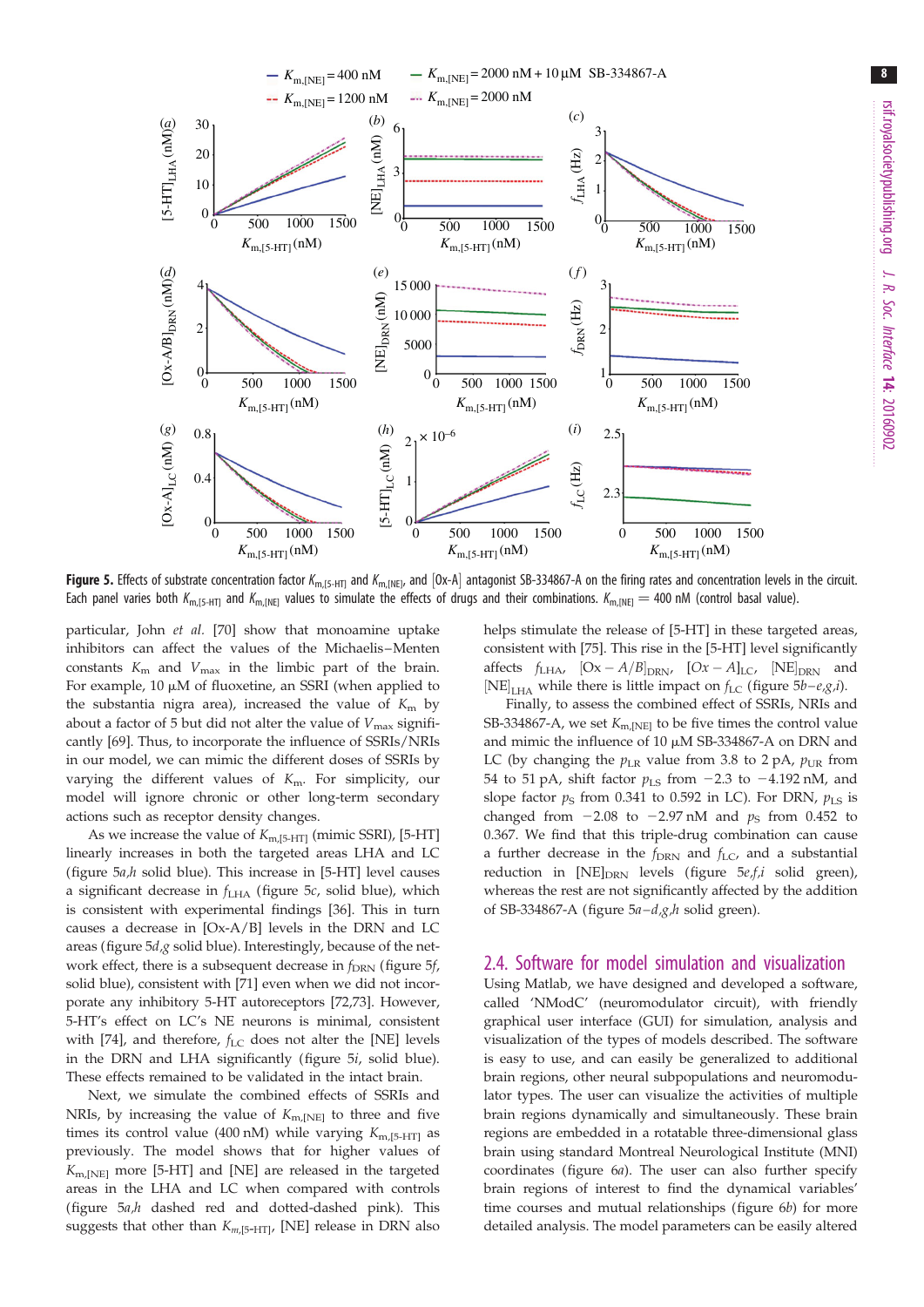9

<span id="page-8-0"></span>



| ٠  | Param              | Value         | Unit            | Description                                         |   |
|----|--------------------|---------------|-----------------|-----------------------------------------------------|---|
| 4  | <b>fDRN</b>        | 0.8000 Hz     |                 | Basal firing rate of DRN neurons                    |   |
| 5  | OxRelease A LC     | 0.5600 NM     |                 | Basal Orexin levels in LC                           |   |
| 6  | <b>FiveHT LC</b>   | 1.1000e-07 NM |                 | Basal Serotonin (5-HT) levels in LC                 |   |
| 7  | <b>TLC</b>         | 2.1500 Hz     |                 | Basal firing rate of orexin neurons in LC           |   |
| 8  | <b>FiveHT LHA</b>  |               | 1.6000 nM       | Basal Serotonin (5-HT)levels in LC                  |   |
| 9  | Ne_LHA             |               | 0.8300 nM       | Basal Norepinephrine levels in LHA                  |   |
| 10 | <b>TLHA</b>        | 2.3000 Hz     |                 | Basal firing rate of orexin neurons in LHA          |   |
| 11 | FiveHT_Vmax_DRN_L  |               |                 | 1800 nM/Sec Per-stimulus 5-HT release in LHA        |   |
| 12 | FiveHT Km DRN LHA  |               | 170 nM          | Per-stimulus 5-HT release in LHA                    |   |
| 13 | FiveHTp_DRN_LHA    | 12.1400 nM    |                 | Per-stimulus 5-HT release in LHA                    |   |
| 14 | FiveHT_Vmax_DRN_LC |               |                 | 1800 nM/Sec Per-stimulus 5-HT release in LC         |   |
| 15 | FiveHT Km DRN LC   |               | 170 nM          | Per-stimulus 5-HT release in LC                     |   |
| 16 | FiveHTp_DRN_LC     | 8 5200e-07 nM |                 | Per-stimulus 5-HT release in LC                     |   |
| 17 | Ne_Vmax_LC_LHA     |               |                 | 74 nM/Sec Per-stimulus Ne release in LHA            |   |
| 18 | Ne Km LC LHA       |               | 400 nM          | Per-stimulus Ne release in LHA                      |   |
| 19 | Nep_LC_LHA         |               | 0.0642 nM       | Per-stimulus Ne release in LHA                      |   |
| 20 | Ne Vmax LC DRN     |               |                 | 7.4 nM/Sec Per-stimulus Ne release in DRN           |   |
| 21 | Ne Km LC DRN       |               | 400 nM          | Per-stimulus Ne release in DRN                      |   |
| 22 | Nep LC DRN         | 27.2720 nM    |                 | Per-stimulus Ne release in DRN                      |   |
| 23 | tauOx DRN          |               | 60 Sec          | Timescale of Ox on DRN neurons                      |   |
| 24 | tauNe DRN          |               | 20 Sec          | Timescale of Ne on DRN neurons                      | Е |
| 25 | tauOx LC           |               | 20 Sec          | Timescale of Ox on LC neurons                       |   |
| 26 | tau5HT_LC          |               | 20 Sec          | Timescale of 5-HT on LC neurons                     |   |
| 27 | tau5HT_LHA         |               | 2 Sec           | Timescale of 5-HT on LHA neurons                    |   |
| 28 | tauNe LHA          |               | 1 Sec           | Timescale of Ne on LHA neurons                      |   |
| 29 | mul                |               | 1               | Multiplicative factor for Ox-A/B rise-factor        |   |
| 30 | Rise_Ox_A_DRN      |               | 1.4050 1/Sec    | Ox-A release in DRN: Rise factor for orexin release |   |
| 31 | Decay Ox A DRN     |               | 0.8500 1/Sec    | Ox-A release in DRN: Decay Rate for orexin release  |   |
| 32 | Rise Ox B DRN      |               | 1.4050 1/Sec    | Ox-B release in DRN: Rise factor for orexin release |   |
| 33 | Decay_Ox_B_DRN     |               | 0.8500 1/Sec    | Ox-B release in DRN: Decay Rate for orexin release  |   |
| 34 | Rise Ox A LC       |               | 0.2314 1/Sec    | Ox release in LC: Rise factor for orexin release    |   |
| 35 | Decay Ox A LC      |               | 0.8500 1/Sec    | Ox release in LC: Decay Rate for orexin release     |   |
| 36 | IO LHA             |               | 0 <sub>DA</sub> | Initial current in LHA                              |   |
| 37 | <b>10_DRN</b>      |               | 0.1300 PA       | Initial current in DRN                              |   |
| 38 | <b>10 LC</b>       |               | 0.0280pA        | Initial current in LC                               |   |
| 39 | Ibackground LHA    | 11,5000 pA    |                 | Background current in LHA                           |   |
| 40 | Ibackground_DRN    | 24.8200 PA    |                 | Background current in DRN                           |   |
| 41 | Ibackground_LC     | 37.4100 pA    |                 | Background current in LC                            |   |
|    | $\epsilon$         |               | nn.             |                                                     |   |

Figure 6. Screenshot of the NModC software. A user-friendly GUI of neuromodulator neural circuit model that can simulate, analyse, visualize and edit. (a) Users can run the model to visualize the results within a rotatable three-dimensional glass brain after pressing the 'Start' button. The user can stop the simulation using the 'Stop' button. Simulation time parameters can be controlled using 'Time' and 'Sim scale', and the GUI can be closed using 'Close' buttons. (b) Model variables' time courses and their mutual relationships can be observed using the 'Outputs' button. (c) Model variables' exact values can be found and model parameters edited upon pressing the 'Parameters' button. 'Default' returns to default model parameters and 'Simulate' re-runs the model after editing the parameter values.

to visualize the variation in the steady-state values of the transients of neuromodulator concentration level and firing rates, and can also compare the firing rates of the two brain regions (figure 6c). Further details are described in the Methods section, and the software is available at [https://](https://github.com/vyoussofzadeh/NModC) [github.com/vyoussofzadeh/NModC.](https://github.com/vyoussofzadeh/NModC)

## 3. Discussion

In this work, we have proposed a new computational modelling framework for incorporating essential biological features of neuromodulation in neural circuits. This provides a computational platform to link from low-level neurobiology to large-scale brain activities.

Our framework is based on the population-averaged firingrate type of model which has model parameters constrained by neurobiology. This is to be compared with other firingrate-type models without such constraints [\[14](#page-10-0)–[16](#page-10-0)]. The model integrates pharmacological and electrophysiological data from separate experimental studies to constrain the input–output neuronal functions, and also the timescale and profile of the effective neuromodulator-induced currents. Another key difference in our modelling approach is the consideration of the release-and-reuptake/decay dynamics of the extracellular neuromodulator concentration level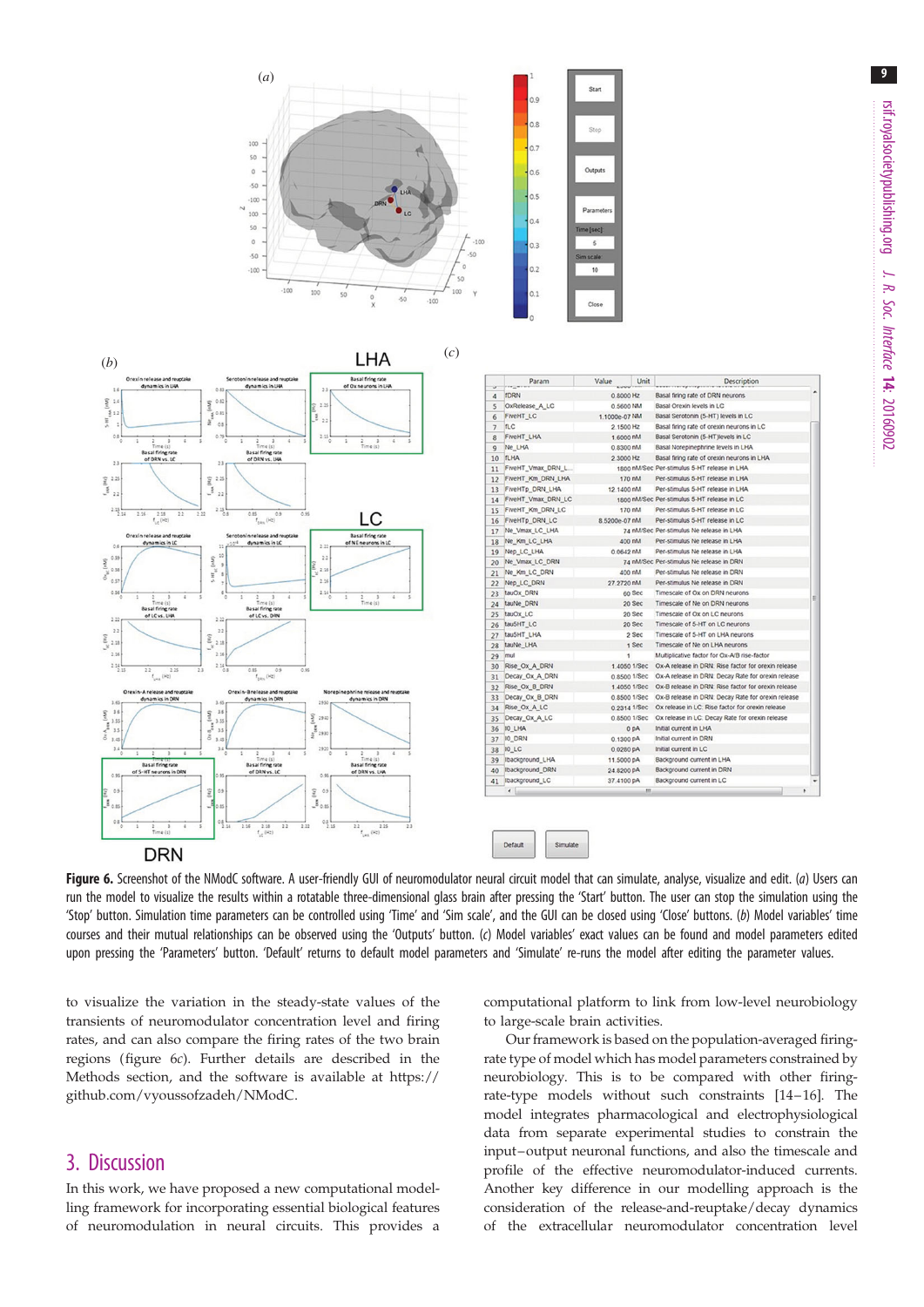that can be inferred from voltammetry. By doing this, we circumvented modelling the complex intracellular biochemical processes, but instead, directly modelled the concentrationdependent effect on neural firing rate activity based on pharmacological–electrophysiological data.

In particular, to allow our approach to be generalizable to multiple interacting brain regions, we introduced neuromodulator-induced currents to bridge the gaps between neuromodulator concentration levels and targeted neural firing rate activities—afferent influences from different brain regions can be accounted for by their summed currents. The timescale and response curve of the neuromodulator concentrationdependent currents were constrained by data from combined pharmacological and electrophysiological experiments.

We demonstrated our modelling approach with the example of a neural circuit that involves three mutually interacting brain regions (LHA, DRN and LC), which are also sources of three different neuromodulators: orexin, serotonin and NE, respectively. The transient and steady-state dynamics of the experimentally measurable variables (neural firing rates and neuromodulators' extracellular concentration levels) could be easily simulated. In particular, our model supported the coexistence of the observed (steady-state) baseline firing rates and neuromodulator levels found in separate experiments.

An important application of our model was the prediction of the effects of neuropharmacological drugs on neural circuits. We simulated the effects of SSRIs, NRIs and Ox-1 receptor antagonist on the LHA–DRN–LC model. We first showed that SSRIs could have a wide effect on the neural circuit, except the LC–NE system. Interestingly, SSRI could inhibit the DRN (decrease in  $f_{\text{DRN}}$ ), the source of 5-HT, even though we did not implement its inhibitory autoreceptors. This effect was essentially owing to the direct effects on serotonin heteroreceptors on the LHA and LC, which in turn inhibited the DRN. Similar circuit-based effects could be explained for the addition of NRIs and/or Ox-1 receptor antagonists.

The constructed LHA–DRN –LC circuit model turned out to be dominated by a unidirectional influence between any pair of interacting brain areas ([figure 5](#page-7-0)). Hence, these result in monotonic relationships (either increased or decreased) as the model parameters (e.g.  $K_m$ 's) were varied. However, this need not generally be the case. For example, a more balanced (especially excitatory –inhibitory) coupled network could easily lead to emergent circuit oscillations or even non-monotonic effects [[8](#page-10-0)[,76](#page-12-0)]. In the latter case, it might then be possible to search for the optimal drug dosage. In fact, we had shown evidence of such nonlinear emergent behaviour when the model incorporated autoreceptors and non-principal (e.g. inhibitory GABAergic) interneurons (to mediate indirect connections) [\[17](#page-10-0)]. Moreover, the excitatory –inhibitory balance of the network can also be influenced by the co-release of the neurotransmitters (e.g. glutamate) [\[77](#page-12-0),[78\]](#page-12-0). In this case, our framework can still accommodate this by introducing additional dynamical equations to describe the effects of glutamate or GABA (for the same pre-synaptic firing rate).

Our work has also shown that administration of multiple drugs (serotonin/NE reuptake inhibitors and Ox-A antagonist) simultaneously can be simulated in neural circuits to search for the optimal mixture of drugs. However, the results remain to be validated as there is a lack of such work done in experiments. Hence, this will form model predictions that can help experimentalists in designing future studies. For

example, multielectrode array in vivo recordings can be designed to study the wide-ranging effects of drugs on different brain areas. It would also be interesting to use the model to minimize the side effects of drugs, which is an important issue in neuropharmacology.

Our modelling framework is scalable to incorporate multiple brain regions and hence can be used to study large-scale brain effects. This includes studying the changes in REM/ non-REM stages or sleep–wake cycle [\[15,16](#page-10-0)], cortical dynamics [[8](#page-10-0)] and cognitive–emotional processing [[8](#page-10-0),[76](#page-12-0)]. This would require extending our current GUI software by including cortical brain structure and their connectivity with the neuromodulator sources. Thus, these models could potentially reveal insights into the relationships among various brain and behavioural disorders (depression, addiction, antidepressants and sleep disorders). Importantly, neuroimaging data, especially from positron emission tomography and functional magnetic resonance imaging, could potentially be incorporated into our modelling framework, bridging across multiple scales and modalities, similar in spirit to the popular dynamic causal modelling approach [[79](#page-12-0)]. Interestingly, recent whole brain molecular imaging (functional magnetic resonance imaging (MRI)) of serotonin transporter to characterize 5-HT dynamics in humans before and after (e.g. SSRI) drug administration is now possible [\[80\]](#page-12-0), opening up another possible application of our modelling framework.

In summary, we have proposed a promising new computational modelling framework that can integrate various experimental neurobiological data into a computationally efficient large-scale neural circuit model for simulating, testing and predicting the effects of multiple endogenous neuromodulators and neuropharmacological drugs.

## 4. Methods

## 4.1. A simpler modelling approach for modelling two brain regions

Note that if one is only interested in the mutual interactions of two brain regions, then one may ignore the induced current implementation step [\(figure 2](#page-2-0), second column), and directly model the influence of [y] on the firing rates  $f_i$  [\[60\]](#page-11-0), i.e.

$$
\tau_{j \to i} \frac{\mathrm{d}f_i}{\mathrm{d}t} = -f_i + K_i([y]), \tag{4.1}
$$

where  $\tau_{i \to i}$  is the effective time constant owing to the injected neuromodulator  $y$  on the *i*th neural population.  $K_i([y])$  can follow a similar form as the G function in equation (2.4).

#### 4.2. Model parameter and baseline values

A summary of the LHA–DRN –LC model parameter values and baseline activities are shown in [table 1](#page-3-0).

#### 4.3. Numerical simulations

The neural circuit model simulation for the interaction of the three brain areas is computed by using the forward Euler numerical integration method which is applied to the set of the first-order differential equations. A time step of 1 ms was used. Smaller time steps were tested without affecting the results. These simulations can also be extended to other (e.g. second-order or fourth-order Runge –Kutta) numerical schemes. Simulations were run until stable steady states are obtained.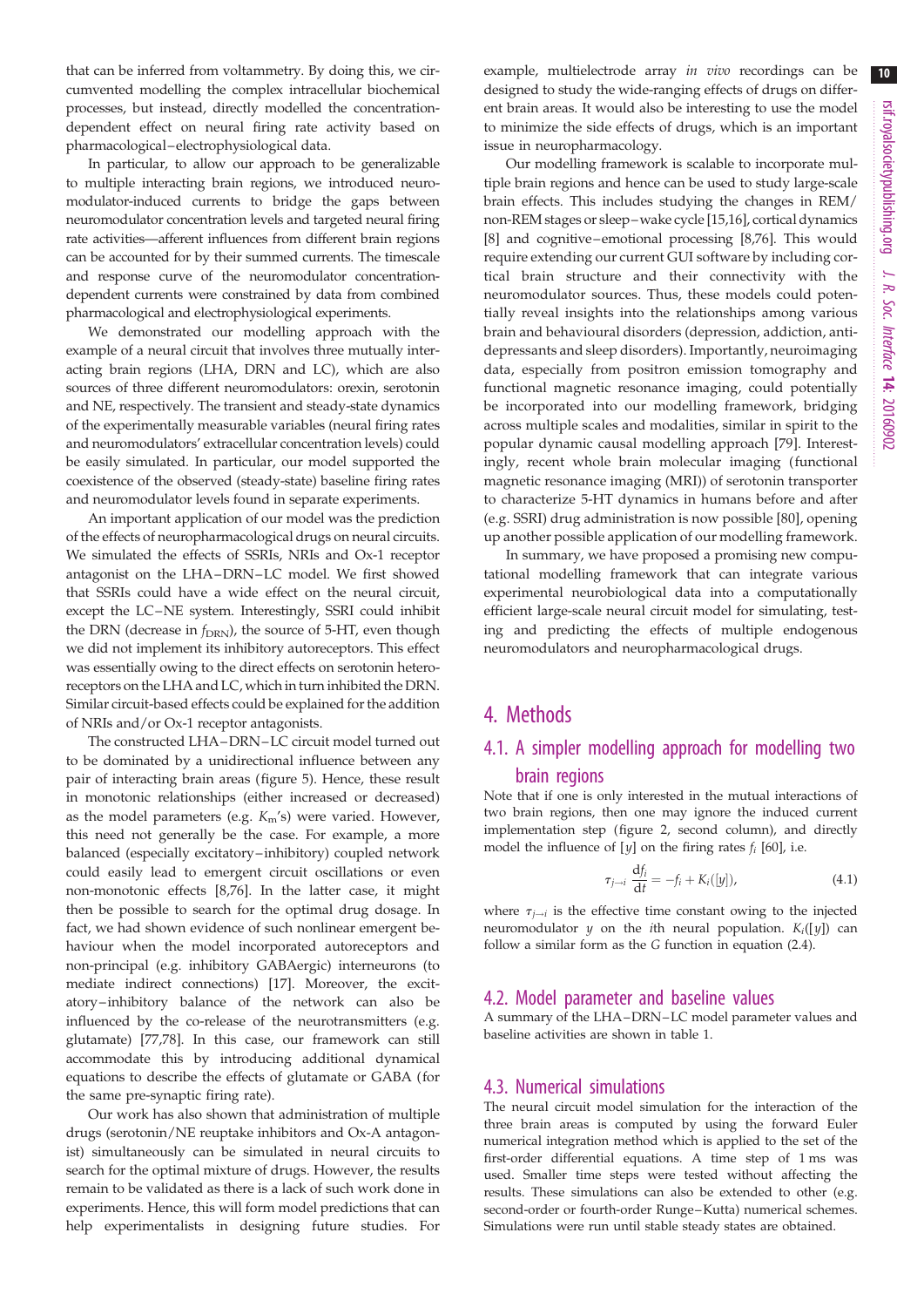## <span id="page-10-0"></span>4.4. Graphical user interface software

To begin the software, the user presses the 'Start' button on the starting window of the GUI. This will result in the model outputs of the interacting brain regions [\(figure 6](#page-8-0)a). The outputs appear in the form of normalized neural (firing rate) at the specified brain regions, e.g. red colour represents relatively higher activity, whereas blue colour represents lower activity. The range of the colour map is based on the absolute range of [0 255] Hz. These colours of activity can change over time, reflecting their dynamics. The regions are embedded in locations based on the MNI coordinates in a glass brain. Three-dimensional rotation of the brain is also allowed in the software. Although the structure of the glass brain is currently based on normal human MRI data, it can be easily replaced by an animal (e.g. rodent) glass brain using the appropriate brain atlas.

Once the model is converged after simulation, upon clicking on the 'Outputs' button in the starting window, the dynamical variables for the selected regions will appear in a new window [\(figure 6](#page-8-0)b). The variables are the (absolute) neural firing rates and neuromodulator concentrations of the selected brain regions. Both the individual variable's temporal dynamics and mutual relationships between the variables can be plotted. Upon clicking the 'Parameters' button in the starting window, a new window appears in which the model parameter values and the initial numerical values of the variables are shown. The model parameter values can be edited within this window. Once this is done, the user can resimulate the new model by pressing the 'Simulate' button within the same window. This generates the transients of baseline firing rates and concentration levels and shows the relationship among them (e.g. firing rates). For default values, all the transient activities eventually attain their stable steady states. These steady-state values of the system parameters vary as we change the model parameters. For example, to mimic the complex drug effects of SSRIs,  $K<sub>m</sub>$  is varied and corresponding changes in the steady-state values are analysed separately (see §2.3). If a mistake is made, then the user can always retrieve back the initial values of the parameters by clicking on the 'Default' button.

Authors' contributions. A.J., T.M.M., G.P. and K.W.-L. conceived the computational modelling framework. A.J. performed the computational simulations, and V.Y. and V.V. designed and developed the computational software. A.J., V.Y., T.M.M., G.P. and K.W.-L wrote the manuscript.

Competing interests. We declare we have no competing interests.

Funding. The research leading to these results was initially supported under the CNRT project by the Northern Ireland Department for Employment and Learning through its 'Strengthening the All-Island Research Base' initiative, and later supported by the Centre of Excellence in Intelligent Systems Project, ISRC, University of Ulster. G.P. and K.W.-L. were supported by the Northern Ireland Functional Brain Mapping Project (1303/101154803), supported by InvestNI and the University of Ulster, and V.Y. by the University of Ulster Vice-Chancellor's Research Scholarship. K.W.-L. was additionally supported by the Royal Society, BBSRC (BB/P003427/1), and COST Action Open Multiscale Systems Medicine (OpenMultiMed) supported by COST (European Cooperation in Science and Technology).

Acknowledgements. We thank the reviewers for their constructive comments which helped improve the manuscript.

## **References**

- 1. Kaczmarek LK, Levitan IB. 1987 Neuromodulation: the biochemical control of neuronal excitability. Oxford, UK: Oxford University Press.
- 2. Birmingham JT, Tauck DL. 2003 Neuromodulation in invertebrate sensory systems: from biophysics to behavior. J. Exp. Biol. 206, 3541– 3546. [\(doi:10.](http://dx.doi.org/10.1242/jeb.00601) [1242/jeb.00601](http://dx.doi.org/10.1242/jeb.00601))
- 3. Marder E. 2012 Neuromodulation of neuronal circuits: back to the future. Neuron  $76$ ,  $1-11$ . [\(doi:10.1016/j.neuron.2012.09.010\)](http://dx.doi.org/10.1016/j.neuron.2012.09.010)
- 4. Haenisch B, Bönisch H. 2011 Depression and antidepressants: insights from knockout of dopamine, serotonin or noradrenaline re-uptake transporters. Pharmacol. Ther. 129, 352-368. [\(doi:10.1016/j.pharmthera.2010.12.002\)](http://dx.doi.org/10.1016/j.pharmthera.2010.12.002)
- 5. Morilak DA, Frazer A. 2004 Antidepressants and brain monoaminergic systems: a dimensional approach to understanding their behavioural effects in depression and anxiety disorders. Int. J. Neuropsychopharmacol. **7**, 193 - 218. ([doi:10.](http://dx.doi.org/10.1017/S1461145704004080) [1017/S1461145704004080](http://dx.doi.org/10.1017/S1461145704004080))
- Stahl SM. 1998 Basic psychopharmacology of antidepressants, part 1: antidepressants have seven distinct mechanisms of action. J. Clin. Psychiatry 59,  $5 - 14.$
- 7. Dayan P. 2012 Twenty-five lessons from computational neuromodulation. Neuron 76, 240– 256. ([doi:10.1016/j.neuron.2012.09.027](http://dx.doi.org/10.1016/j.neuron.2012.09.027))
- 8. Wang D-H, Wong-Lin K. 2013 Comodulation of dopamine and serotonin on prefrontal cortical

rhythms: a theoretical study. Front. Integr. Neurosci. 7, 54. [\(doi:10.3389/fnint.2013.00054](http://dx.doi.org/10.3389/fnint.2013.00054))

- 9. Carter ME, Brill J, Bonnavion P, Huguenard JR, Huerta R, de Lecea L. 2012 Mechanism for hypocretin-mediated sleep-to-wake transitions. Proc. Natl Acad. Sci. USA 109, E2635-E2644. [\(doi:10.1073/pnas.1202526109\)](http://dx.doi.org/10.1073/pnas.1202526109)
- 10. Tuckwell HC, Penington NJ. 2014 Computational modeling of spike generation in serotonergic neurons of the dorsal raphe nucleus. Prog. Neurobiol. 118, 59– 101. [\(doi:10.1016/j.pneurobio.](http://dx.doi.org/10.1016/j.pneurobio.2014.04.001) [2014.04.001\)](http://dx.doi.org/10.1016/j.pneurobio.2014.04.001)
- 11. Chang C-W, Poteet E, Schetz JA, Gümüş ZH, Weinstein H. 2009 Towards a quantitative representation of the cell signaling mechanisms of hallucinogens: measurement and mathematical modeling of 5-HT1A and 5-HT2A receptor-mediated ERK1/2 activation. Neuropharmacology 56, 213-225. ([doi:10.1016/j.neuropharm.2008.07.049\)](http://dx.doi.org/10.1016/j.neuropharm.2008.07.049)
- 12. Best J, Nijhout HF, Reed M. 2010 Serotonin synthesis, release and reuptake in terminals: a mathematical model. Theor. Biol. Med. Model. 7, 1 – 26. [\(doi:10.1186/1742-4682-7-34](http://dx.doi.org/10.1186/1742-4682-7-34))
- 13. Blier P, de Montigny C, Chaput Y. 1990 A role for the serotonin system in the mechanism of action of antidepressant treatments: preclinical evidence. J. Clin. Psychiatry  $51$ ,  $14-20$ .
- 14. Mosqueiro T, de Lecea L, Huerta R. 2014 Control of sleep-to-wake transitions via fast amino acid and slow neuropeptide transmission. N. J. Phys.

16, 115010. ([doi:10.1088/1367-2630/16/11/](http://dx.doi.org/10.1088/1367-2630/16/11/115010) [115010\)](http://dx.doi.org/10.1088/1367-2630/16/11/115010)

- 15. Kumar R, Bose A, Mallick BN. 2012 A mathematical model towards understanding the mechanism of neuronal regulation of wake-NREMS-REMS states. PLoS ONE 7, e42059. ([doi:10.1371/journal.pone.](http://dx.doi.org/10.1371/journal.pone.0042059) [0042059](http://dx.doi.org/10.1371/journal.pone.0042059))
- 16. Rempe MJ, Best J, Terman D. 2010 A mathematical model of the sleep/wake cycle. J. Math. Biol. 60, 615– 644. [\(doi:10.1007/s00285-009-0276-5](http://dx.doi.org/10.1007/s00285-009-0276-5))
- 17. Jalewa J, Joshi A, McGinnity TM, Prasad G, Wong-Lin K, Hölscher C. 2014 Neural circuit interactions between the dorsal raphe nucleus and the lateral hypothalamus: an experimental and computational study. PLoS ONE 9, e88003. [\(doi:10.1371/journal.](http://dx.doi.org/10.1371/journal.pone.0088003) [pone.0088003\)](http://dx.doi.org/10.1371/journal.pone.0088003)
- 18. Dremencov E, Blier P. 2009 Brain norepinephrine system as a target for antidepressant and mood stabilizing medications. Curr. Drug Targets 10, 1061– 1068. [\(doi:10.2174/1389450097](http://dx.doi.org/10.2174/138945009789735165) [89735165\)](http://dx.doi.org/10.2174/138945009789735165)
- 19. Ogawa SK, Cohen JY, Hwang D, Uchida N, Watabe-Uchida M. 2014 Organization of monosynaptic inputs to the serotonin and dopamine neuromodulatory systems. Cell Rep. 8, 1105 – 1118. ([doi:10.1016/j.celrep.2014.06.042\)](http://dx.doi.org/10.1016/j.celrep.2014.06.042)
- 20. Yeoh JW, Campbell EJ, James MH, Graham BA, Dayas CV. 2014 Orexin antagonists for neuropsychiatric disease: progress and potential pitfalls. Front. Neurosci. 8, 36. ([doi:10.3389/fnins.2014.00036\)](http://dx.doi.org/10.3389/fnins.2014.00036)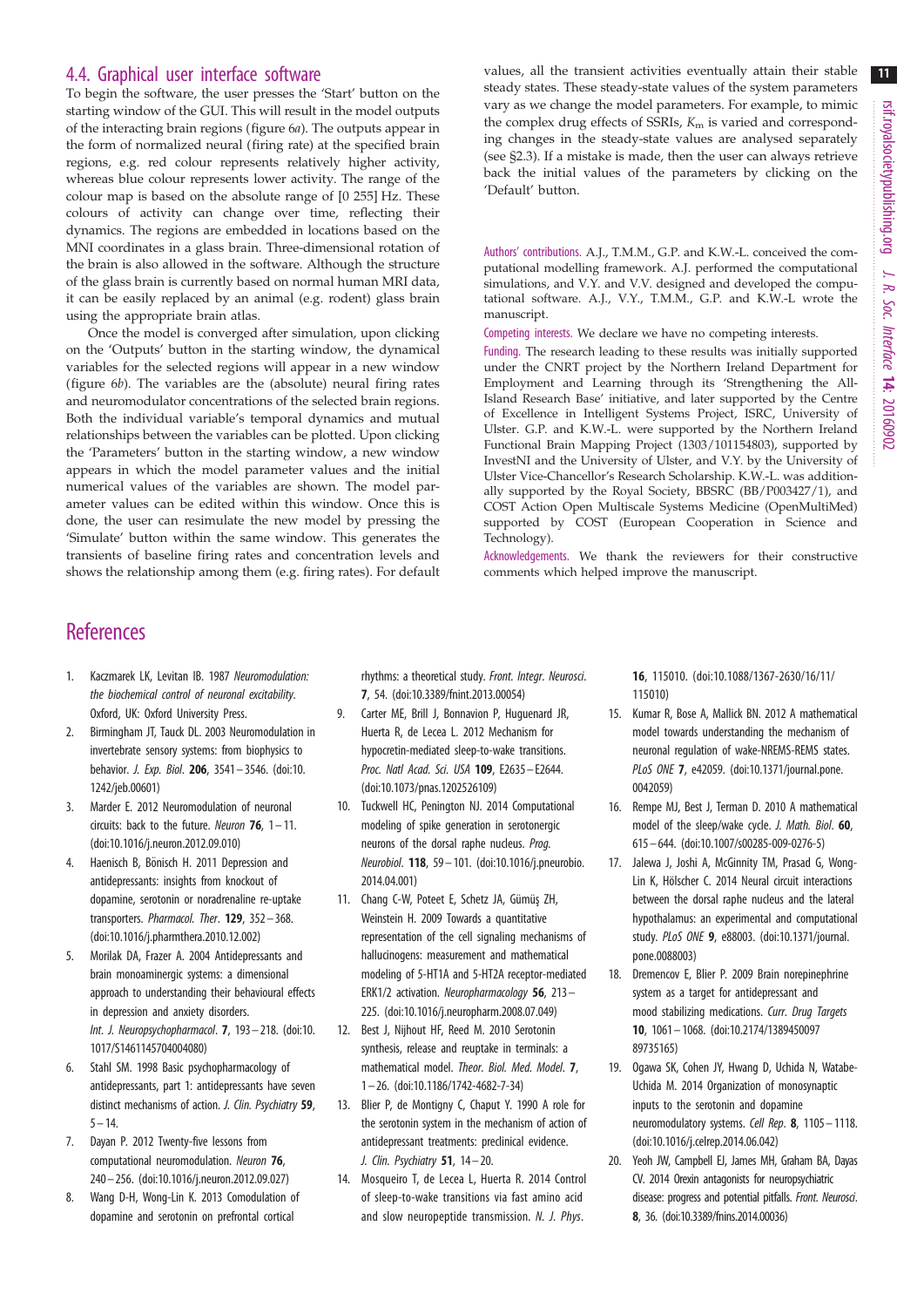$12$ 

- <span id="page-11-0"></span>21. Joshi A, Wong-Lin K, Piggins HD. 2015 Orexin and circadian influences in sleep and psychiatric disorders: a review of experimental and computational modelling studies. In Orexin and sleep molecular, functional and clinical aspects (eds T Sakurai, SR Pandi-Perumal, JM Monti), pp. 299– 322. Cham, Switzerland: Springer International Publishing.
- 22. Sakurai T. 2005 Roles of orexin/hypocretin in regulation of sleep/wakefulness and energy homeostasis. Sleep Med. Rev. 9, 231-241. ([doi:10.](http://dx.doi.org/10.1016/j.smrv.2004.07.007) [1016/j.smrv.2004.07.007](http://dx.doi.org/10.1016/j.smrv.2004.07.007))
- 23. Willie JT, Chemelli RM, Sinton CM, Yanagisawa M. 2001 To eat or to sleep? Orexin in the regulation of feeding and wakefulness. Annu. Rev. Neurosci. 24, 429– 458. ([doi:10.1146/annurev.neuro.24.1.429\)](http://dx.doi.org/10.1146/annurev.neuro.24.1.429)
- 24. Ferguson AV, Samson WK. 2003 The orexin/ hypocretin system: a critical regulator of neuroendocrine and autonomic function. Front. Neuroendocrinol. 24, 141– 150. [\(doi:10.1016/S0091-](http://dx.doi.org/10.1016/S0091-3022(03)00028-1) [3022\(03\)00028-1\)](http://dx.doi.org/10.1016/S0091-3022(03)00028-1)
- 25. Harley CW. 1987 A role for norepinephrine in arousal, emotion and learning?: limbic modulation by norepinephrine and the Kety hypothesis. Prog. Neuro-Psychopharmacol. Biol. Psychiatry 11, 419 – 458. [\(doi:10.1016/0278-5846\(87\)90015-7](http://dx.doi.org/10.1016/0278-5846(87)90015-7))
- 26. Aston-Jones G, Rajkowski J, Cohen J. 1999 Role of locus coeruleus in attention and behavioral flexibility. Biol. Psychiatry 46, 1309– 1320. ([doi:10.](http://dx.doi.org/10.1016/S0006-3223(99)00140-7) [1016/S0006-3223\(99\)00140-7\)](http://dx.doi.org/10.1016/S0006-3223(99)00140-7)
- 27. Mallick BN, Majumdar S, Faisal M, Yadav V, Madan V, Pal D. 2002 Role of norepinephrine in the regulation of rapid eye movement sleep. J. Biosci. 27, 539– 551. ([doi:10.1007/BF02705052](http://dx.doi.org/10.1007/BF02705052))
- 28. Murchison CF, Zhang X-Y, Zhang W-P, Ouyang M, Lee A, Thomas SA. 2004 A distinct role for norepinephrine in memory retrieval. Cell 117, 131-143. [\(doi:10.1016/S0092-8674\(04\)00259-4](http://dx.doi.org/10.1016/S0092-8674(04)00259-4))
- 29. Morilak DA, Barrera G, Echevarria DJ, Garcia AS, Hernandez A, Ma S, Petre CO. 2005 Role of brain norepinephrine in the behavioral response to stress. Prog. Neuro-Psychopharmacol. Biol. Psychiatry 29, 1214 – 1224. [\(doi:10.1016/j.pnpbp.2005.08.007](http://dx.doi.org/10.1016/j.pnpbp.2005.08.007))
- 30. Moret C, Briley M. 2011 The importance of norepinephrine in depression. Neuropsychiatr. Dis. Treat. 7(Suppl. 1), 9.
- 31. Holsboer F. 1992 Serotonin and sleep regulation. Clin. Neuropharmacol. 15(Part A), 349A– 350A. [\(doi:10.1097/00002826-199201001-00181\)](http://dx.doi.org/10.1097/00002826-199201001-00181)
- 32. Blundell JE, Halford JC. 1998 Serotonin and appetite regulation. CNS Drugs 9, 473– 495. [\(doi:10.2165/](http://dx.doi.org/10.2165/00023210-199809060-00005) [00023210-199809060-00005](http://dx.doi.org/10.2165/00023210-199809060-00005))
- 33. Canli T, Lesch K-P. 2007 Long story short: the serotonin transporter in emotion regulation and social cognition. Nat. Neurosci. 10, 1103-1109. [\(doi:10.1038/nn1964\)](http://dx.doi.org/10.1038/nn1964)
- 34. Ruhé HG, Mason NS, Schene AH. 2007 Mood is indirectly related to serotonin, norepinephrine and dopamine levels in humans: a meta-analysis of monoamine depletion studies. Mol. Psychiatry 12, 331– 359. ([doi:10.1038/sj.mp.4001949](http://dx.doi.org/10.1038/sj.mp.4001949))
- 35. Brown RE, Sergeeva OA, Eriksson KS, Haas HL. 2002 Convergent excitation of dorsal raphe serotonin

neurons by multiple arousal systems (orexin/ hypocretin, histamine and noradrenaline). *J.* Neurosci. 22, 8850 – 8859.

- 36. Muraki Y, Yamanaka A, Tsujino N, Kilduff TS, Goto K, Sakurai T. 2004 Serotonergic regulation of the orexin/hypocretin neurons through the 5-HT1A receptor. J. Neurosci. 24, 7159– 7166. [\(doi:10.1523/](http://dx.doi.org/10.1523/JNEUROSCI.1027-04.2004) [JNEUROSCI.1027-04.2004\)](http://dx.doi.org/10.1523/JNEUROSCI.1027-04.2004)
- 37. Yamanaka A, Tabuchi S, Tsunematsu T, Fukazawa Y, Tominaga M. 2010 Orexin directly excites orexin neurons through orexin 2 receptor. J. Neurosci. 30, 12 642– 12 652. [\(doi:10.1523/JNEUROSCI.2120-10.](http://dx.doi.org/10.1523/JNEUROSCI.2120-10.2010) [2010](http://dx.doi.org/10.1523/JNEUROSCI.2120-10.2010))
- 38. Wilson HR, Cowan JD. 1972 Excitatory and inhibitory interactions in localized populations of model neurons. Biophys. J. 12, 1 – 24. [\(doi:10.1016/S0006-](http://dx.doi.org/10.1016/S0006-3495(72)86068-5) [3495\(72\)86068-5](http://dx.doi.org/10.1016/S0006-3495(72)86068-5))
- 39. Mitchell K, Oke AF, Adams R. 1994 In vivo dynamics of norepinephrine release-reuptake in multiple terminal field regions of rat brain. J. Neurochem. 63, 917 – 926. [\(doi:10.1046/j.1471-4159.1994.](http://dx.doi.org/10.1046/j.1471-4159.1994.63030917.x) [63030917.x\)](http://dx.doi.org/10.1046/j.1471-4159.1994.63030917.x)
- 40. Bunin MA, Prioleau C, Mailman R, Wightman RM. 1998 Release and uptake rates of 5 hydroxytryptamine in the dorsal raphe and substantia nigra reticulata of the rat brain. J. Neurochem. 70, 1077– 1087. [\(doi:10.1046/j.1471-](http://dx.doi.org/10.1046/j.1471-4159.1998.70031077.x) [4159.1998.70031077.x\)](http://dx.doi.org/10.1046/j.1471-4159.1998.70031077.x)
- 41. Kirby L, Pernar L, Valentino R, Beck S. 2003 Distinguishing characteristics of serotonin and non-serotonin-containing cells in the dorsal raphe nucleus: electrophysiological and immunohistochemical studies. Neuroscience 116, 669 – 683. [\(doi:10.1016/S0306-4522\(02\)](http://dx.doi.org/10.1016/S0306-4522(02)00584-5) [00584-5\)](http://dx.doi.org/10.1016/S0306-4522(02)00584-5)
- 42. Jedema HP, Grace AA. 2003 Chronic exposure to cold stress alters electrophysiological properties of locus coeruleus neurons recorded in vitro. Neuropsychopharmacology 28, 63-72. ([doi:10.](http://dx.doi.org/10.1038/sj.npp.1300020) [1038/sj.npp.1300020\)](http://dx.doi.org/10.1038/sj.npp.1300020)
- 43. Karnani MM, Szabó G, Erdélyi F, Burdakov D. 2013 Lateral hypothalamic GAD65 neurons are spontaneously firing and distinct from orexin-and melanin-concentrating hormone neurons. J. Physiol. 591, 933 – 953. ([doi:10.1113/jphysiol.](http://dx.doi.org/10.1113/jphysiol.2012.243493) [2012.243493\)](http://dx.doi.org/10.1113/jphysiol.2012.243493)
- 44. Crawford LK, Craige CP, Beck SG. 2010 Increased intrinsic excitability of lateral wing serotonin neurons of the dorsal raphe: a mechanism for selective activation in stress circuits. J. Neurophysiol. 103, 2652 – 2663. [\(doi:10.1152/](http://dx.doi.org/10.1152/jn.01132.2009) [jn.01132.2009\)](http://dx.doi.org/10.1152/jn.01132.2009)
- 45. Wong-Lin K, Prasad G, McGinnity TM. 2011 A spiking neuronal network model of the dorsal raphe nucleus. In 2011 Int. Joint Conf. on Neural Networks, San Jose, CA, USA, 31 July-5 August 2011, pp. 1591– 1598. [\(doi:10.1109/IJCNN.2011.](http://dx.doi.org/10.1109/IJCNN.2011.6033414) [6033414\)](http://dx.doi.org/10.1109/IJCNN.2011.6033414)
- 46. Taneja P, Ogier M, Brooks-Harris G, Schmid DA, Katz DM, Nelson SB. 2009 Pathophysiology of locus ceruleus neurons in a mouse model of Rett syndrome. J. Neurosci. 29, 12 187 - 12 195. [\(doi:10.](http://dx.doi.org/10.1523/JNEUROSCI.3156-09.2009) [1523/JNEUROSCI.3156-09.2009\)](http://dx.doi.org/10.1523/JNEUROSCI.3156-09.2009)
- 47. Lorrain DS, Matuszewich L, Friedman RD, Hull EM. 1997 Extracellular serotonin in the lateral hypothalamic area is increased during the postejaculatory interval and impairs copulation in male rats. J. Neurosci. 17, 9361 – 9366.
- 48. Singewald N, Kaehler ST, Hemeida R, Philippu A. 1998 Influence of excitatory amino acids on basal and sensory stimuli-induced release of 5-HT in the locus coeruleus. Br. J. Pharmacol. 123, 746-752. ([doi:10.1038/sj.bjp.0701656](http://dx.doi.org/10.1038/sj.bjp.0701656))
- 49. Gutknecht L et al. 2012 Impacts of brain serotonin deficiency following Tph2 inactivation on development and raphe neuron serotonergic specification. PLoS ONE 7, e43157. ([doi:10.1371/](http://dx.doi.org/10.1371/journal.pone.0043157) [journal.pone.0043157\)](http://dx.doi.org/10.1371/journal.pone.0043157)
- 50. Swanson CJ, Perry KW, Koch-Krueger S, Katner J, Svensson KA, Bymaster FP. 2006 Effect of the attention deficit/hyperactivity disorder drug atomoxetine on extracellular concentrations of norepinephrine and dopamine in several brain regions of the rat. Neuropharmacology 50, 755– 760. ([doi:10.1016/j.neuropharm.2005.11.022\)](http://dx.doi.org/10.1016/j.neuropharm.2005.11.022)
- 51. Feng P, Vurbic D, Wu Z, Hu Y, Strohl K. 2008 Changes in brain orexin levels in a rat model of depression induced by neonatal administration of clomipramine. J. Psychopharmacol. 22, 784 – 791. ([doi:10.1177/0269881106082899](http://dx.doi.org/10.1177/0269881106082899))
- 52. Haddjeri N, De Montigny C, Blier P. 1997 Modulation of the firing activity of noradrenergic neurones in the rat locus coeruleus by the 5 hydroxtryptamine system. Br. J. Pharmacol. 120, 865– 875. [\(doi:10.1038/sj.bjp.0700968\)](http://dx.doi.org/10.1038/sj.bjp.0700968)
- 53. Liu R-J, Van Den Pol AN, Aghajanian GK. 2002 Hypocretins (orexins) regulate serotonin neurons in the dorsal raphe nucleus by excitatory direct and inhibitory indirect actions. J. Neurosci. 22, 9453– 9464.
- 54. Hagan JJ et al. 1999 Orexin A activates locus coeruleus cell firing and increases arousal in the rat. Proc. Natl Acad. Sci. USA 96, 10 911– 10 916. ([doi:10.1073/pnas.96.19.10911\)](http://dx.doi.org/10.1073/pnas.96.19.10911)
- 55. Couch JR. 1970 Responses of neurons in the raphe nuclei to serotonin, norepinephrine and acetylcholine and their correlation with an excitatory synaptic input. Brain Res. 19, 137– 150. ([doi:10.1016/0006-8993\(70\)90243-X\)](http://dx.doi.org/10.1016/0006-8993(70)90243-X)
- 56. Li Y, van den Pol AN. 2005 Direct and indirect inhibition by catecholamines of hypocretin/orexin neurons. J. Neurosci. 25, 173– 183. ([doi:10.1523/](http://dx.doi.org/10.1523/JNEUROSCI.4015-04.2005) [JNEUROSCI.4015-04.2005](http://dx.doi.org/10.1523/JNEUROSCI.4015-04.2005))
- 57. Wong K-F, Wang X-J. 2006 A recurrent network mechanism of time integration in perceptual decisions. J. Neurosci. 26, 1314– 1328. [\(doi:10.](http://dx.doi.org/10.1523/JNEUROSCI.3733-05.2006) [1523/JNEUROSCI.3733-05.2006](http://dx.doi.org/10.1523/JNEUROSCI.3733-05.2006))
- 58. Dayan P, Abbott LF. 2001 Theoretical neuroscience. Cambridge, MA: MIT Press.
- 59. Ritter J, Lewis L, Mant T, Ferro A. 2008 A textbook of clinical pharmacology and therapeutics. London, UK: CRC Press.
- 60. Joshi A, Wong-Lin K, McGinnity TM, Prasad G. 2011 A mathematical model to explore the interdependence between the serotonin and orexin/ hypocretin systems. In Annual Int. Conf. of IEEE